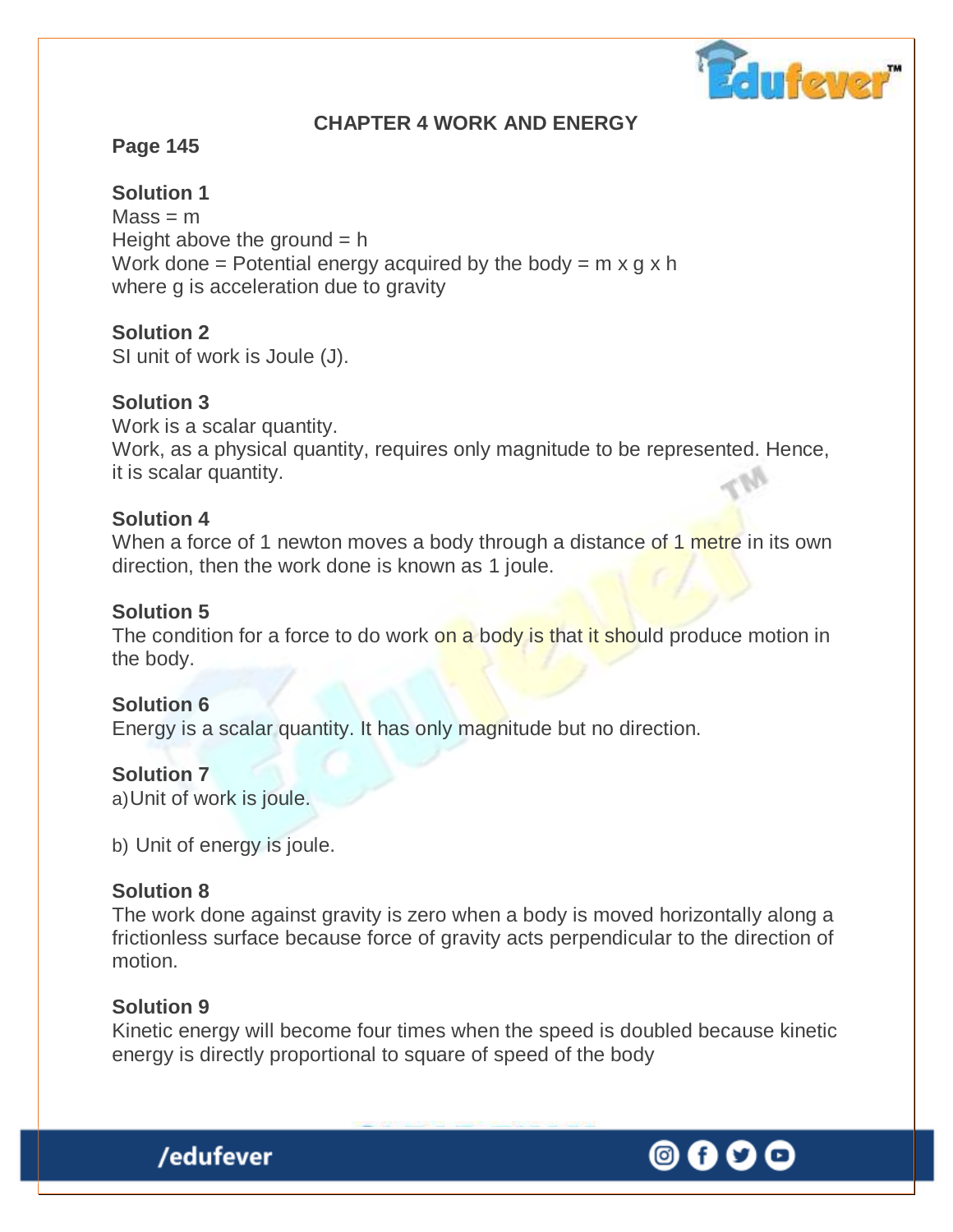

K.E.  $\alpha$   $v^2$ 

### **Solution 10**

 $Mass = m$ Velocity  $= v$ 

 $Mass = m$  $Velocity = v$ 

$$
KE = \frac{1}{2}mv^2
$$

### **Solution 11**

Kinetic

energy will become one-fourth when the speed is halved because kinetic energy is directly proportional to square of speed of the body K.E.  $\alpha$   $v^2$ 

### **Solution 12**

The kinetic energy of a body depends on a) Mass of the body, m

b) Square of the velocity of the body,  $v^2$ 

### **Solution 13**

Doubling the velocity would have a greater effect on kinetic energy.

#### **Solution 14**

 $Mass = 50 kg$ Kinetic energy =  $625$  J K.E. =  $\frac{1}{2}$  mv<sup>2</sup>  $625 = \frac{1}{2} \times 50 \times v^2$  $v = \sqrt{\frac{625 \times 2}{50}} = 5$  m/s

#### **Solution 15**

- a) Both kinetic and potential energy
- b) Both kinetic and potential energy
- c) Only kinetic energy

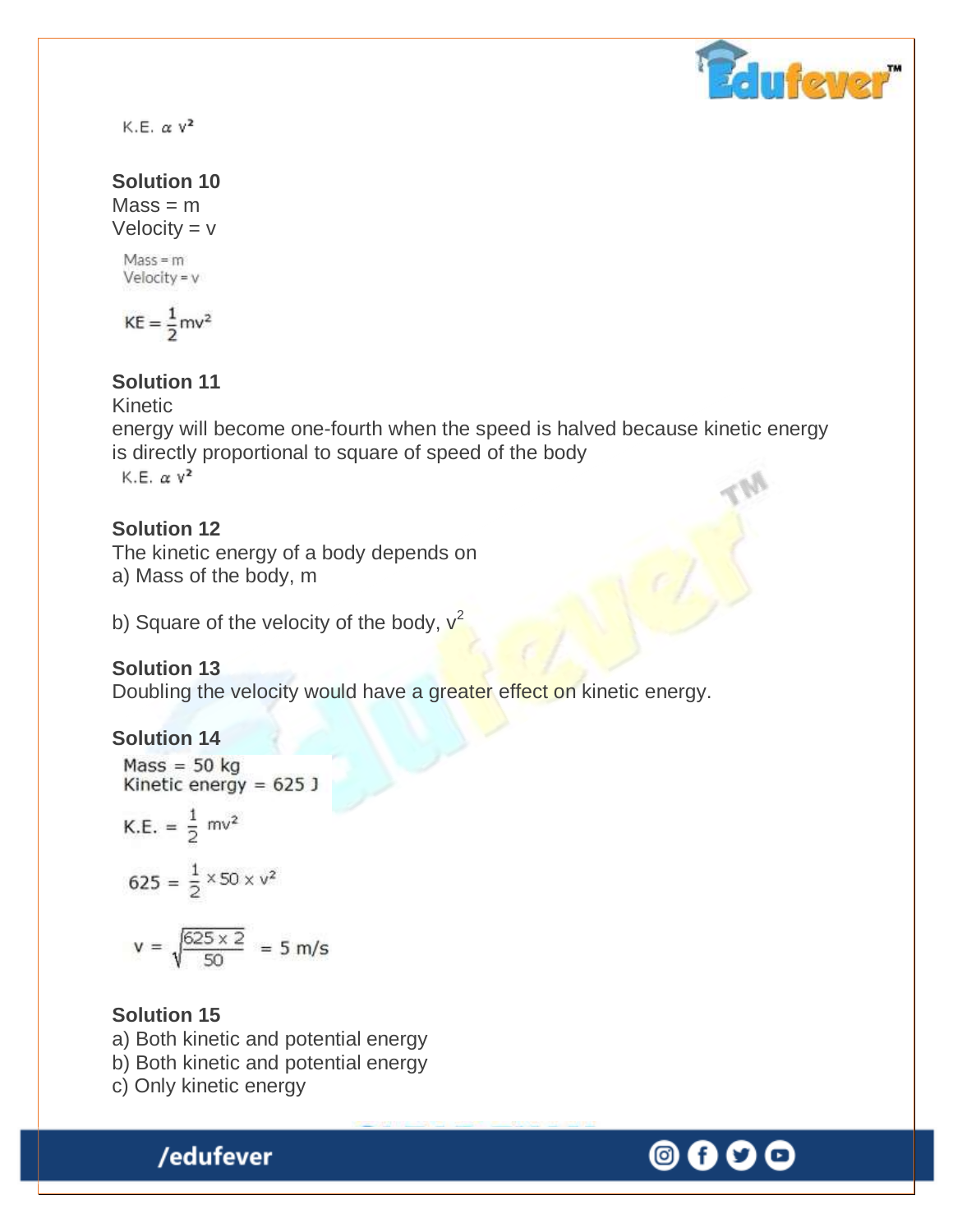

d) Only potential energy e) Only potential energy Note: In all the above cases we take ground as reference level where potential energy is zero.

### **Solution 16**

Let masses of body A and B be m Height of body  $A = h$ Height of body  $B = 2h$ Potential energy for body A,  $PE_A = m \times g \times h$ Potential energy for body B,  $PE_B = m \times g \times 2h$ 

Let masses of body A and B be m Height of body  $A = h$ Height of body  $B = 2h$ Potential energy for body A,  $PE_A = m \times g \times h$ Potential energy for body B,  $PE_B$  = m x g x 2h

Ratio =  $PE_A$ :  $PE_B = \frac{m \times g \times h}{m \times g \times 2h} = \frac{1}{2}$ 

#### **Solution 17**

 $Mass = 1$  kg Velocity  $= 2$  m/s K.E.  $Mass = 1$  kg Velocity =  $2 \text{ m/s}$ K.E. =  $\frac{1}{2}$  m x v<sup>2</sup> =  $\frac{1}{2}$  x 1 x 2<sup>2</sup> = 2 J

#### **Solution 18**

Potential energy is a scalar quantity as it has magnitude only and it does not require any specification of direction.

#### **Solution 19**

 $Mass = 100$  kg Height  $= 5$  m  $g = 9.8$  m/s<sup>2</sup>  $P.E. = m \times g \times h = 100 \times 5 \times 9.8 = 4900 J$ Work done is equal to PE acquired by the body.

#### **Solution 20**

False.  $PE = m \times g \times h$ 

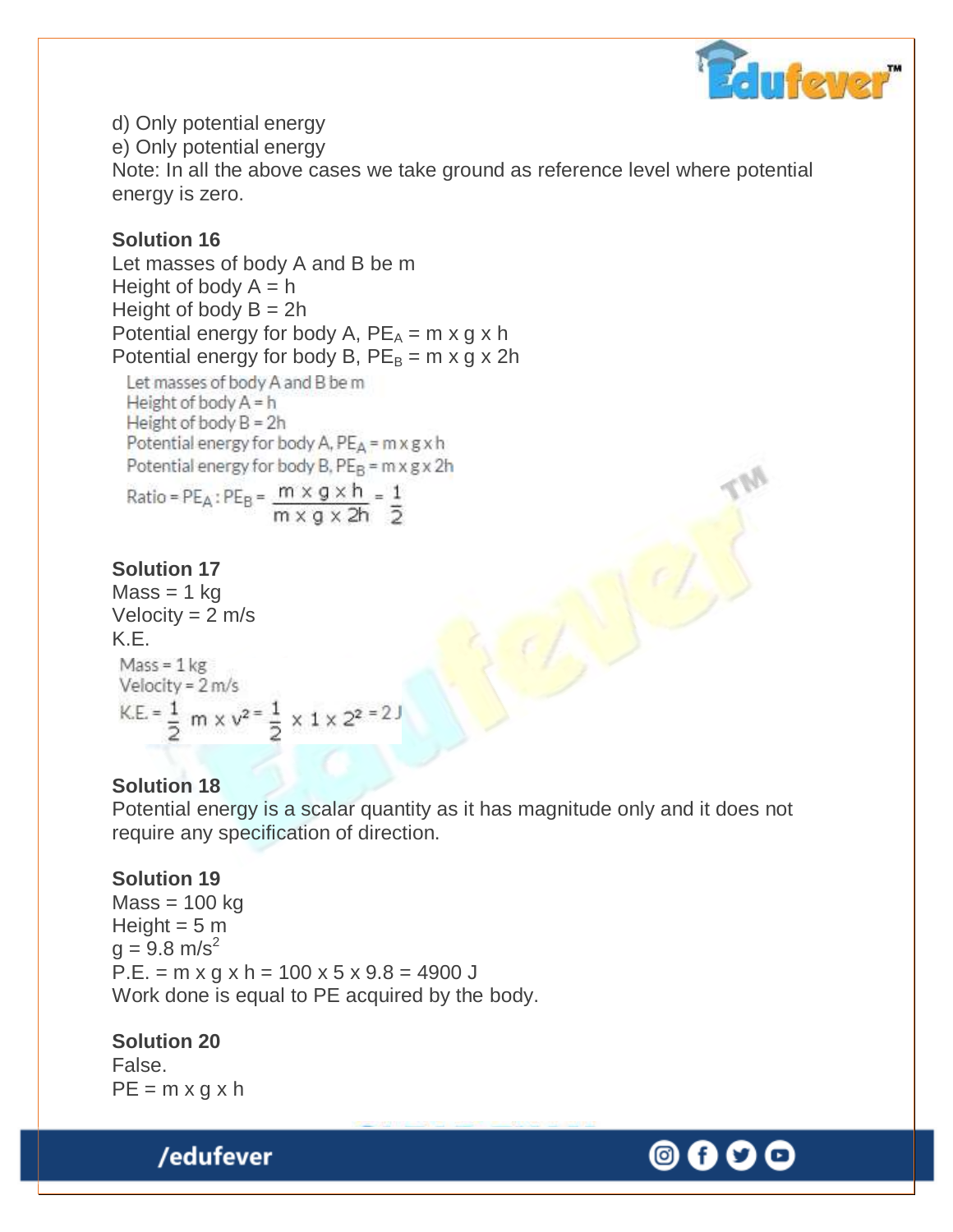

#### $= 1 \times 9.8 \times 1 = 9.8$  J

### **Solution 21**

The potential energy is doubled when the height is doubled since potential energy is directly proportional to height, h to which body is raised.

The potential energy is doubled when the height is doubled since potential energy is directly proportional to height, h to which body  $PE_{\alpha}$  h

### **Solution 22**

- a) Potential energy
- b) Kinetic energy
- c) Potential energy
- d) Potential energy
- e) Potential energy

### **Solution 23**

- a) Force ; distance
- b) Zero
- c) newton; metre; force
- d) Energy; kinetic energy
- e) mechanical

### **Solution 24**

The work done by a force on a body depends on two factors a) magnitude of force

b) distance through which the body moves

Work done is directly proportional to the force applied and the distance through which the body moves.

 $W = F \times S$ 

where W is work done, F is force applied and s is distance through which the body moves.

### **Solution 25**

Yes, it is possible that a force is acting on a body but still work done is zero. For example, in the case of a man pushing a wall, the work done is zero despite of non-zero force, sin ce there is no displacement of the wall. Page 146

### **Solution 26**

/edufever

a) Work done by force applied by the boy is positive because this force is in the direction of motion of the body.

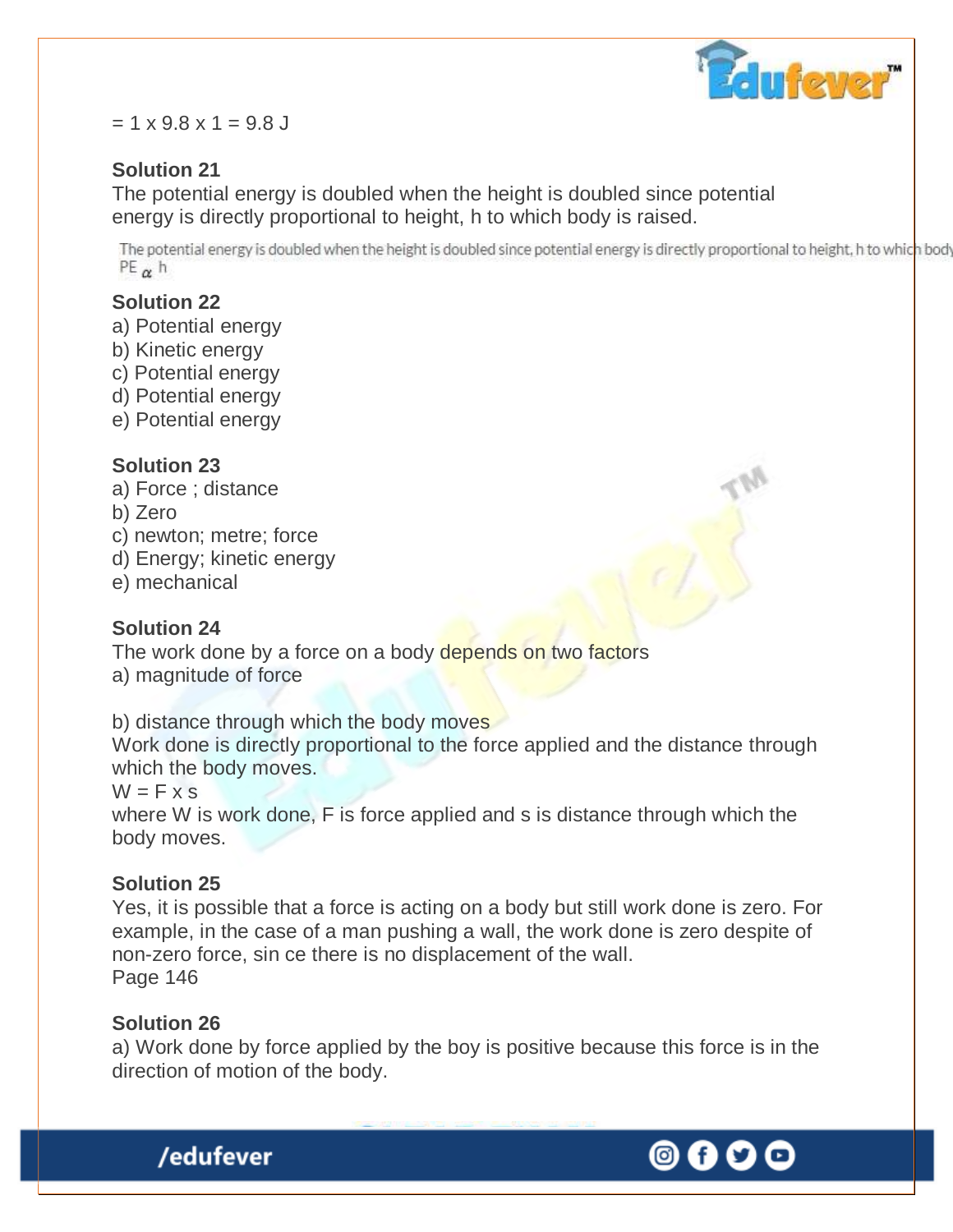

b) Work done by the gravitational force is negative because this force isagainst the direction of motion of the body.

### **Solution 27**

 $W = F \cos \theta \times s$ where, W is work done F is the force applied 0 is the angle between the direction of force and the direction of motion of the body s is the distance moved by the body.

### **Solution 28**

Kinetic energy is directly proportional to the mass of the body, m.

Kinetic energy is directly proportional to the mass of the body, m.  $KE_{\alpha}$  m Kinetic energy is directly proportional to square of speed of the body, v  $KE_{\alpha}$  $v^2$ 

### **Solution 29**

(a) Positive work: Work done by the force applied by a person on a ball that is thrown upwards.

(b) Negative work: Work done by gravitational force of earth on a ball thrown upwards.

(c) Zero work: Work done by gravitational force of earth on a box that is sliding horizontally on the ground.

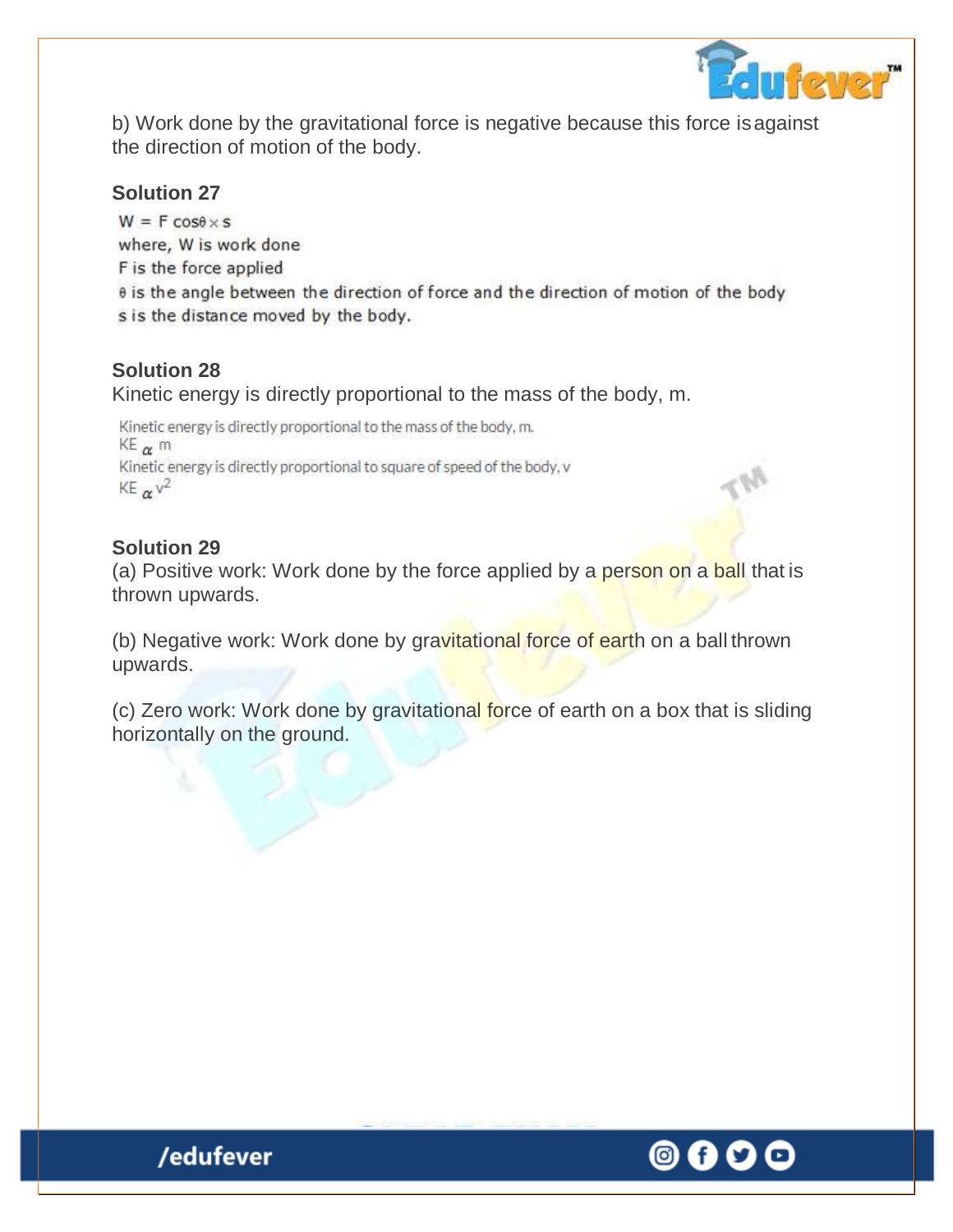

#### **Solution 30**

 $Mass = 200 g = 0.2 kg$ Height =  $5 m$ Initial velocity  $u = 0$ Acceleration due to gravity,  $q = 9.8$  m/s<sup>2</sup> Final velocity, v Using third equation of motion,  $v^2 - u^2 = 2gs$  $v^2 - 0 = 2 \times 9.8 \times 5$  $v^2$ = 98 ----(i)

Kinetic energy =  $\frac{1}{2}$  m x v<sup>2</sup>

Put the value of  $v^2$  from eqn (i)

Kinetic energy =  $\frac{1}{2} \times 0.2 \times 98 = 9.8$  J

#### **Solution 31**

 $KF = 20$  $Mass = 100 g = 0.1 kg$  $KE = \frac{1}{2}$  m x v<sup>2</sup>  $20 = \frac{1}{2} \times 0.1 \times v^2$  $v^2 = 400$  $v = 20$  m/s Momentum =  $m \times v$  =  $0.1 \times 20$  =  $2 \text{ kg.m/s}$ 

#### **Solution 32**

Let masses of the two objects be m  $v_1 = 2$  m/s  $v_2 = 6$  m/s  $KE_1 = \frac{1}{2}$  m x  $v_1^2 = \frac{1}{2}$  m x 2<sup>2</sup>  $KE_2 = \frac{1}{2} m \times v_2^2 = \frac{1}{2} m \times 6^2$ Ratio =  $\frac{KE_1}{KE_2}$  =  $\frac{2^2}{6^2}$  =  $\frac{4}{36}$  =  $\frac{1}{9}$ 

/edufever

# 0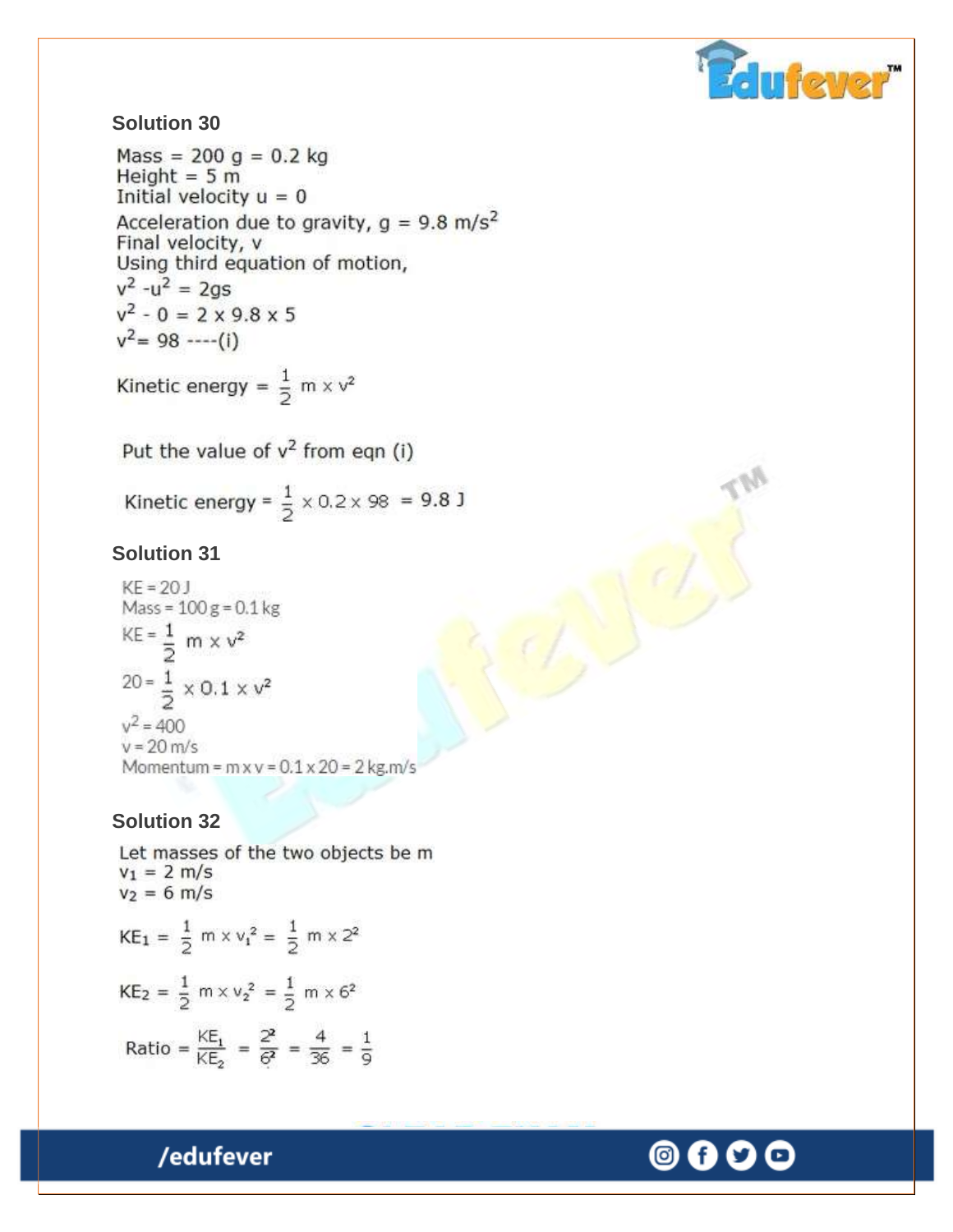

#### **Solution 33** Mass of body  $= 2$  kg Initial velocity  $u = 0$ Time taken  $= 2$  s Acceleration due to gravity,  $g = 10 \text{ m/s}^2$ Final velocity v Using first equation of motion  $v = u + gt = 0 + 10 \times 2 = 20$  m/s

Mass of body =  $2$  kg Initial velocity  $u = 0$ Time taken =  $2s$ Acceleration due to gravity,  $g = 10 \text{ m/s}^2$ Final velocity v Using first equation of motion  $v = u + gt$  $= 0 + 10 \times 2 = 20$  m/s  $KE = \frac{1}{2}$  m x  $v^2 = \frac{1}{2}$  x 2 x 20<sup>2</sup> = 400 J

#### **Solution 34**

Mass of scooter  $+$  scooterist = 150 kg Initial velocity  $u = 10$  m/s Final velocity  $v = 5$  m/s Retardation = a Distance covered= s Using third equation of motion  $v^2 - u^2 = 2as$  $5^2 - 10^2 = 2$ as  $as = -75/2$  ——(i) Work done  $W = F \times s$ But  $F = m \times a$ So,  $W = m \times a \times s$ Put the value of 'as' from eq(i)  $W = 150 \times (-75/2) = -5625$  J Neagtive sign implies that force of brakes acts opposite to the direction of motion.

#### **Solution 35**

Mass of rock  $= 10$  kg Height of ladder,  $h = 5$  m Initial velocity of rock,  $u = 0$ Final velocity v



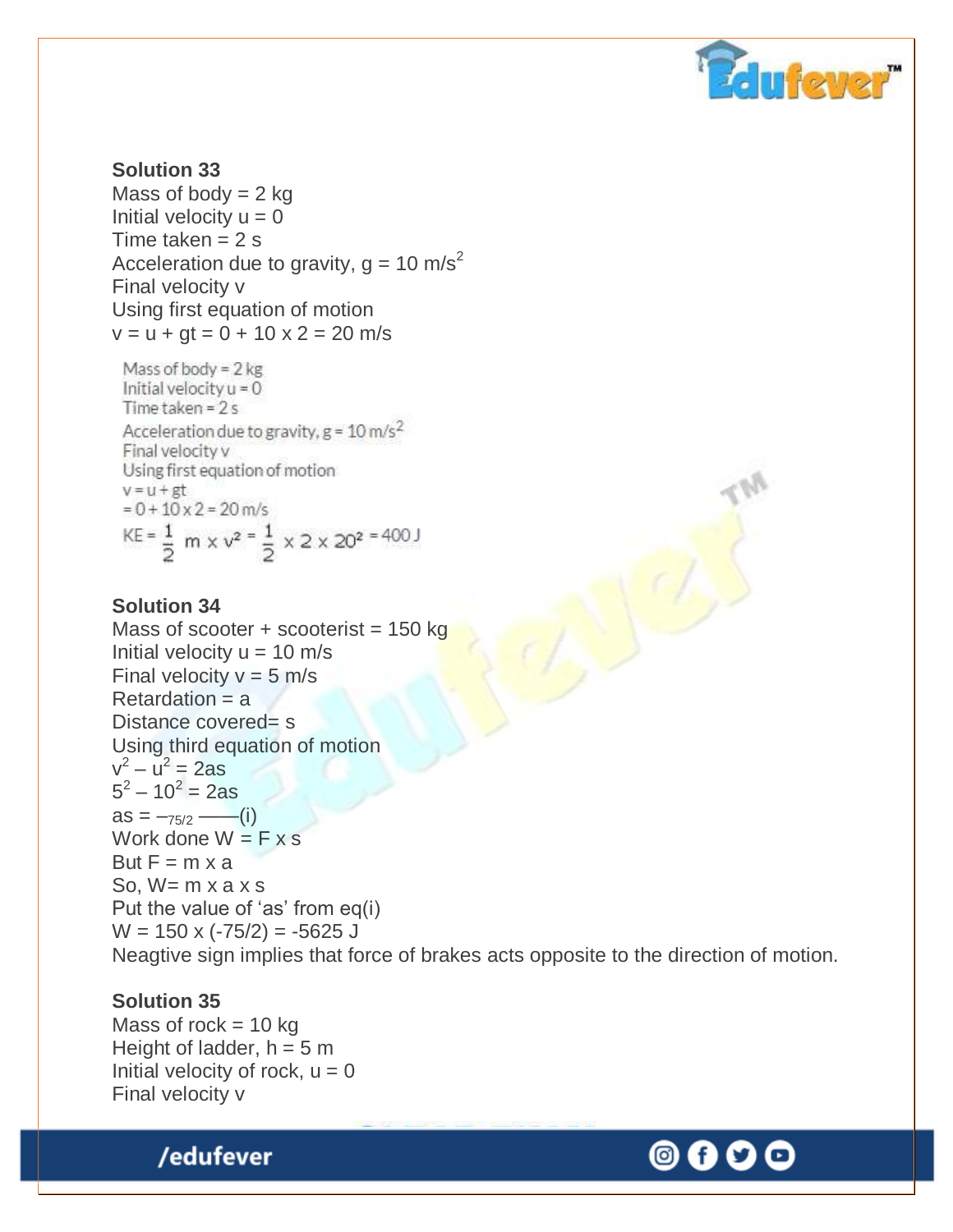

 $g = 10$  m/s<sup>2</sup> using third equation of motion  $v^2 - u^2 = 2gh$  $v^2 - 0^2 = 2 \times 10 \times 5$  $v = 10$  m/s

Mass of rock =  $10$  kg Height of ladder,  $h = 5m$ Initial velocity of rock,  $u = 0$ Final velocity v  $g = 10 \text{ m/s}^2$ using third equation of motion  $v^2 - u^2 = 2gh$  $v^2 - 0^2 = 2 \times 10 \times 5$  $v = 10$  m/s  $KE = \frac{1}{2}mv^2 = \frac{1}{2} \times 10 \times 10^2 = 500 \text{ J}$ 

#### **Solution 36**

Mass of  $car = 1000$  kg Initial velocity  $u = 20$  m/s Final velocity  $v = 10$  m/s  $Retardation = a$ Distance covered = s Using third equation of motion  $v^2$  -u<sup> $\overline{z}$ </sup> = 2as  $10^2 - 20^2 = 2$ as  $as = -150$  ——(i) Work done  $W = F \times s$ But  $F = m \times a$ So,  $W= m \times a \times s$ Put the value of 'as' from equation (i)  $W = 1000$  x -150 = -150000 = -150 kJ Neagtive sign implies that force of brakes acts opposite to the direction of motion.

#### **Solution 37**

Height,  $h= 10 \text{ m}$ Acceleration due to gravity,  $g = 10$  m/s<sup>2</sup> i) Work done,  $W = m \times g \times h = 100 \times 10 \times 10 = 10000 = 10 \text{ kJ}$ ii) Potential energy of the body  $=$  work done  $=$  10 kJ

#### **Solution 38**

Height,  $h = 100$  m Acceleration due to gravity,  $g = 9.8 \text{m/s}^2$ 

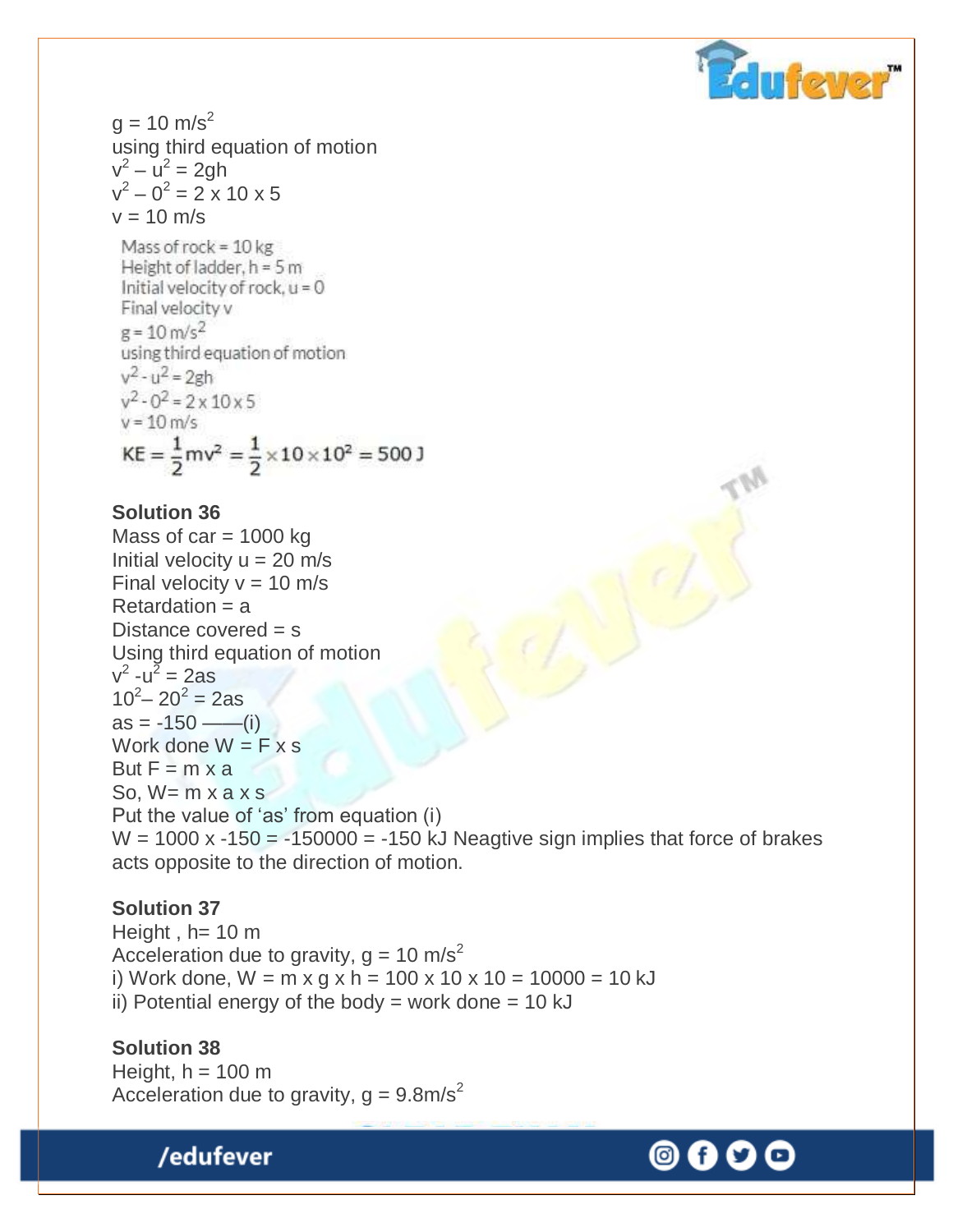

Work done by the boy,  $W = m \times g \times h = 50 \times 9.8 \times 100 = 49000 \text{ J} = 49 \text{ kJ}$ Potential energy gained by the boy = work done by the boy = 49 kJ

### **Solution 39**

Work done by a force applied on a body is

i) positive when the force acts in the direction of motion of the body.

ii) negative when the force acts in the direction opposite to the direction of motion of the body.

iii) zero when the force acts at right angle to the direction of motion of the body.

### **Solution 40**

Mass of the box,  $m = 150$  kg  $PE = 7350 J$ Acceleration due to gravity,  $q = 9.8$ m/s<sup>2</sup>  $PE = m \times q \times h$  $7350 = 150 \times 9.8 \times h$ 

Mass of the box,  $m = 150$  kg  $PE = 7350$ Acceleration due to gravity,  $g = 9.8$ m/s<sup>2</sup>  $PE = mxgxh$  $7350 = 150 \times 9.8 \times h$  $h = 7350 = 5m$  $150 \times 9.8$ 

#### **Solution 41**

Mass of the body,  $m = 2$  kg Initial velocity,  $u = 20$  m/s Acceleration due to gravity,  $g = 10$  m/s<sup>2</sup> Height reached  $= h$ Time,  $t = 2$  s Using second equation of motion

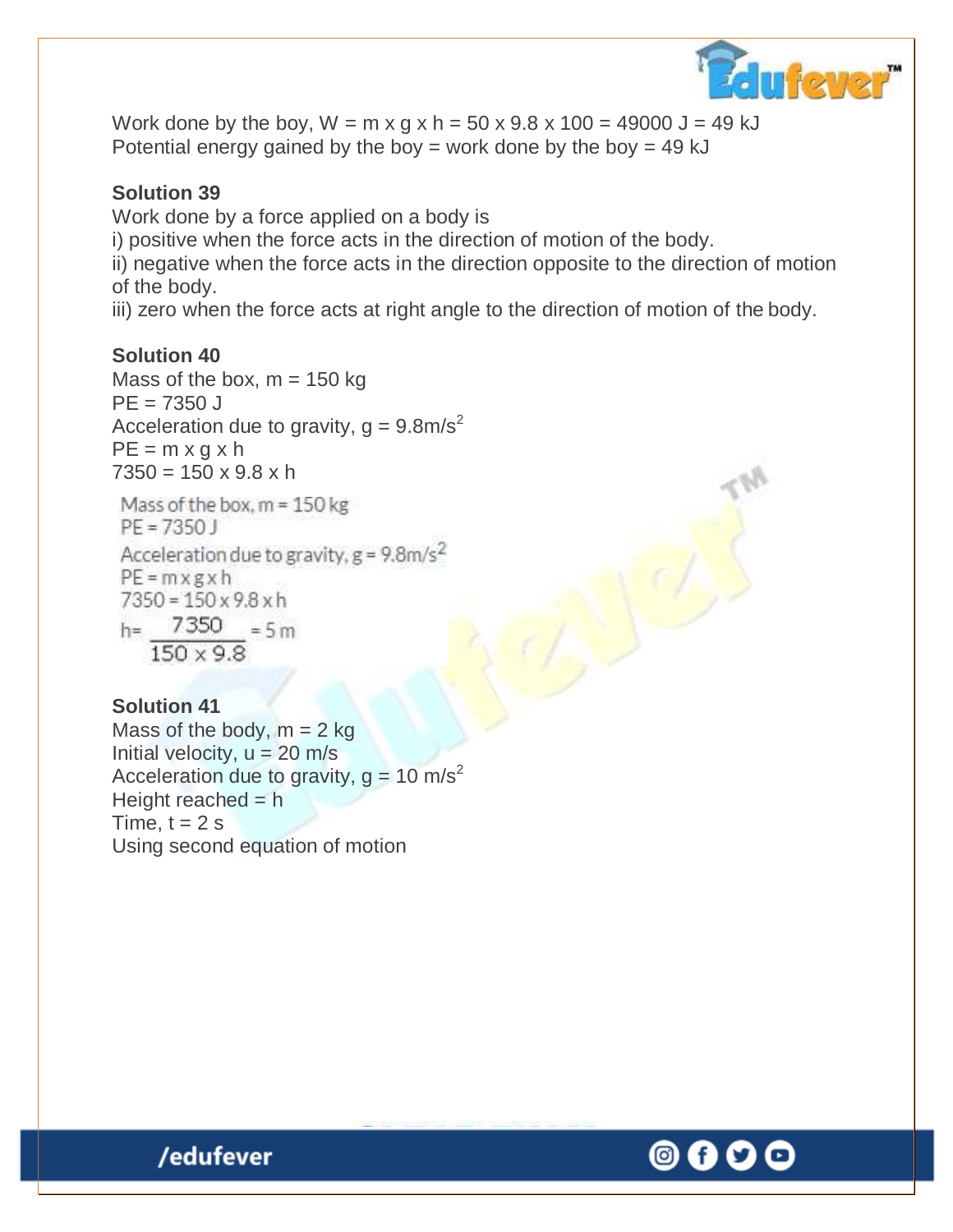

#### PE after  $2 s = m \times g \times h = 2 \times 10 \times 20 = 400 J$

Mass of the body,  $m = 2$  kg Initial velocity,  $u = 20$  m/s Acceleration due to gravity,  $g = 10 \text{ m/s}^2$ Height reached = h Time,  $t = 2s$ Using second equation of motion

h = ut + 
$$
\frac{1}{2}
$$
gt<sup>2</sup>  
= 20 × 2 +  $\frac{1}{2}$ (-10) × 2<sup>2</sup>  
= 20m  
PE after 2 s = m x g x h = 2 x 10 x 20 = 400 J

#### **Solution 42**

Force,  $F = 1 N$ Distance,  $s = 1$  m Work done  $W = F \times s = 1 \times 1 = 1$ 

#### **Solution 43**

Force,  $F = 2.5 \times 10^{10}$  N Velocity,  $v = 5$  m/s Time,  $t = 2$  minutes = 120 s Distance,  $s = v \times t = 5 \times 120 = 600$  m Work done,  $W = F x s = 2.5 x 10^{10} x 600 = 15 x 10^{12} J$ 

#### **Solution 44**

A stretched rubber band is an example of a body possessing energy while it is not in motion. The rubber band contains potential energy due to the change in its shape or configuration.

#### **Solution 45**

a)Gravitational potential energy of a body depends on: i)mass of the body, m ii)height to which the body is lifted, h iii)acceleration due to gravity, g b) i.A moving cricket ball has kinetic energy ii.A stretched rubber band has potential energy

#### **Solution 46**

Two examples where a body possesses both kinetic energy as well as potential



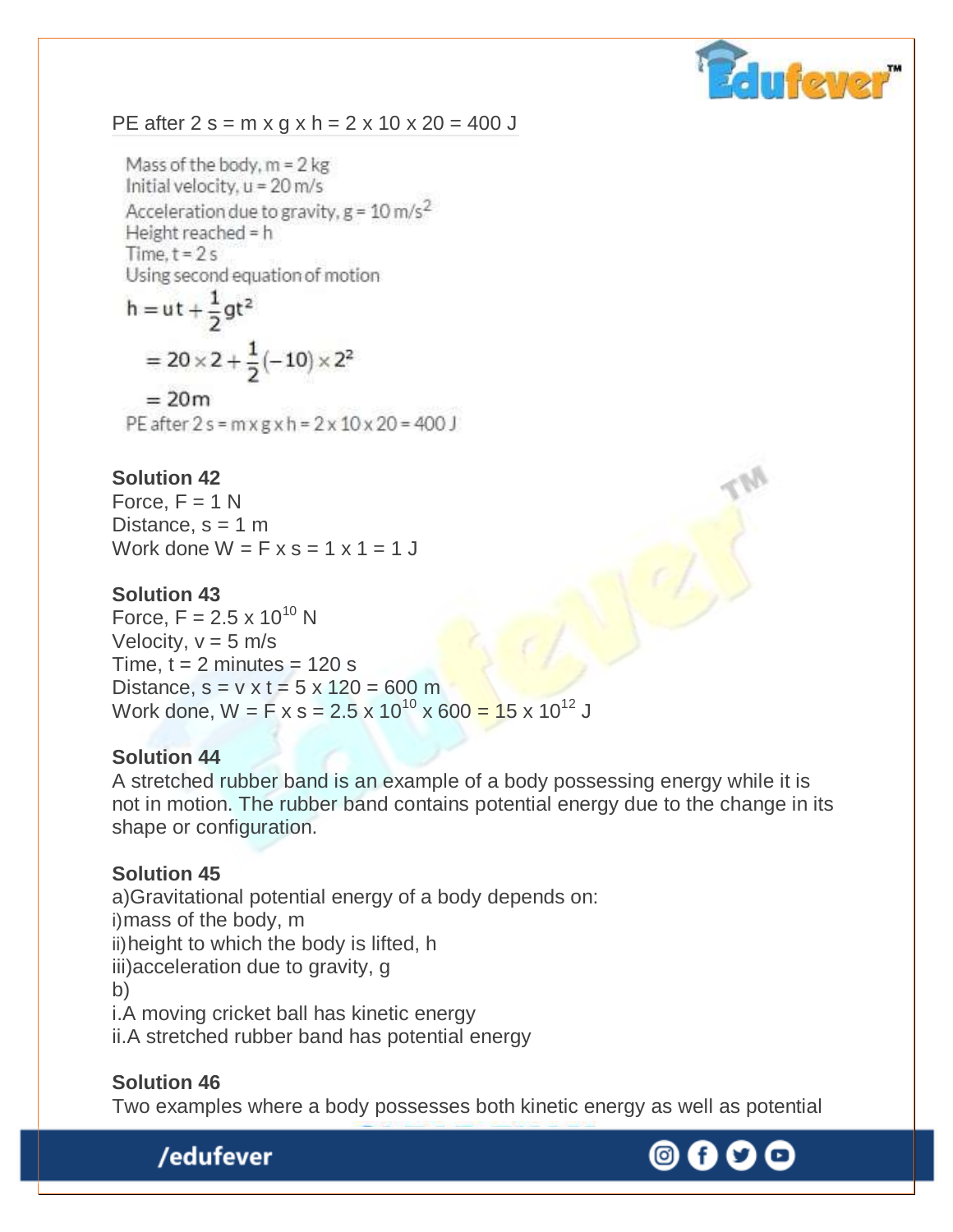

energy are i)a man climbing up a hill ii)a flying aeroplane

### **Solution 47**

Mass of man, m Height of tree,  $h = 5$  m Work done,  $W = 2500$  J Acceleration due to gravity,  $g = 10 \text{ m/s}^2$  $W = m \times g \times h$  $2500 = m \times 10 \times 5$ 

Mass of man, m Height of tree,  $h = 5m$ Work done,  $W = 2500$  J Acceleration due to gravity,  $g = 10$  m/s<sup>2</sup>  $W = mxgxh$  $2500 = m \times 10 \times 5$  $m = \frac{2500}{10 \times 5} = 50$ kg

#### **Solution 48**

Work done, W =24.2 J Distance,  $s = 20$  cm = 0.2 m Force, F  $W = F \times S$  $24.2 = F \times 0.2$  $F = 24.2/0.2 = 121$  N

#### **Solution 49**

Mass of boy,  $m = 40$  kg Height,  $h = 1.5$  m Acceleration due to gravity,  $g = 10 \text{ m/s}^2$ i)At highest point, velocity,  $v = 0$ Therefore  $KE = 0$ ii) $PE = m \times g \times h = 40 \times 10 \times 1.5 = 600 J$ 

#### **Solution 50**

a) Potential energy

b) Both potential and kinetic energy **Page 147**



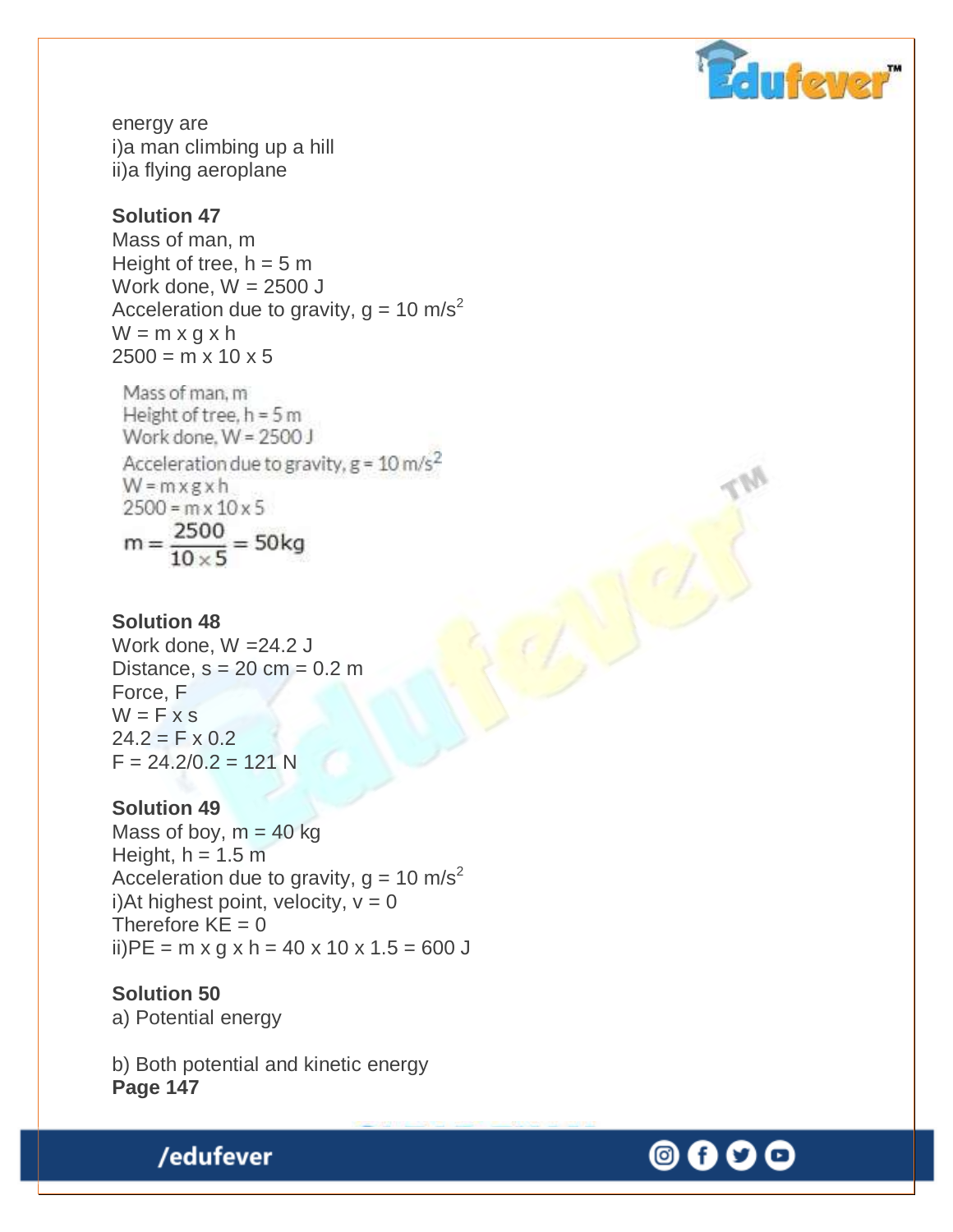

### **Solution 51**  Mass,  $m = 200$  kg Height,  $h = 2 m$ Acceleration due to gravity,  $q = 9.8$  m/s<sup>2</sup> i) Potential energy =  $m \times g \times h = 200 \times 9.8 \times 2 = 3920$  J ii) Work done is against gravity = Potential energy gained by the weights, therefore Work done  $W = m \times q \times h = 200 \times 9.8 \times 2 = 3920$  J

### **Solution 52**

(a) Work is done when a force applied on a body produces motion in it. Formula for work done:  $W = F \times S$ where W is the work done F is force applied S is the displacement of the body in the direction of force

(b) Mass of the person,  $m = 50$  kg Height of tower,  $h = 72$  m Acceleration due to gravity =  $9.8 \text{ m/s}^2$ Work done  $W = m \times g \times h$  $= 50 \times 9.8 \times 72 = 35280$  J

### **Solution 53**

(a) Work is said to be done when the force applied on a body produces motion in it. Work done by a body in moving up is given by  $W = m \times g \times h$ where W is the work done against the gravity  $m =$  mass of the body  $g =$  acceleration due to gravity  $h =$  height through which the body is lifted above the ground

(b) Force,  $F = 2 N$ Distance,  $s = 10$  cm = 0.1 m Work done  $W = F \times s = 2 \times 0.1 = 0.2$ 

#### **Solution 54**

(a) When the displacement of a body is at right angles to the direction of foce acting on it, then work done is zero.

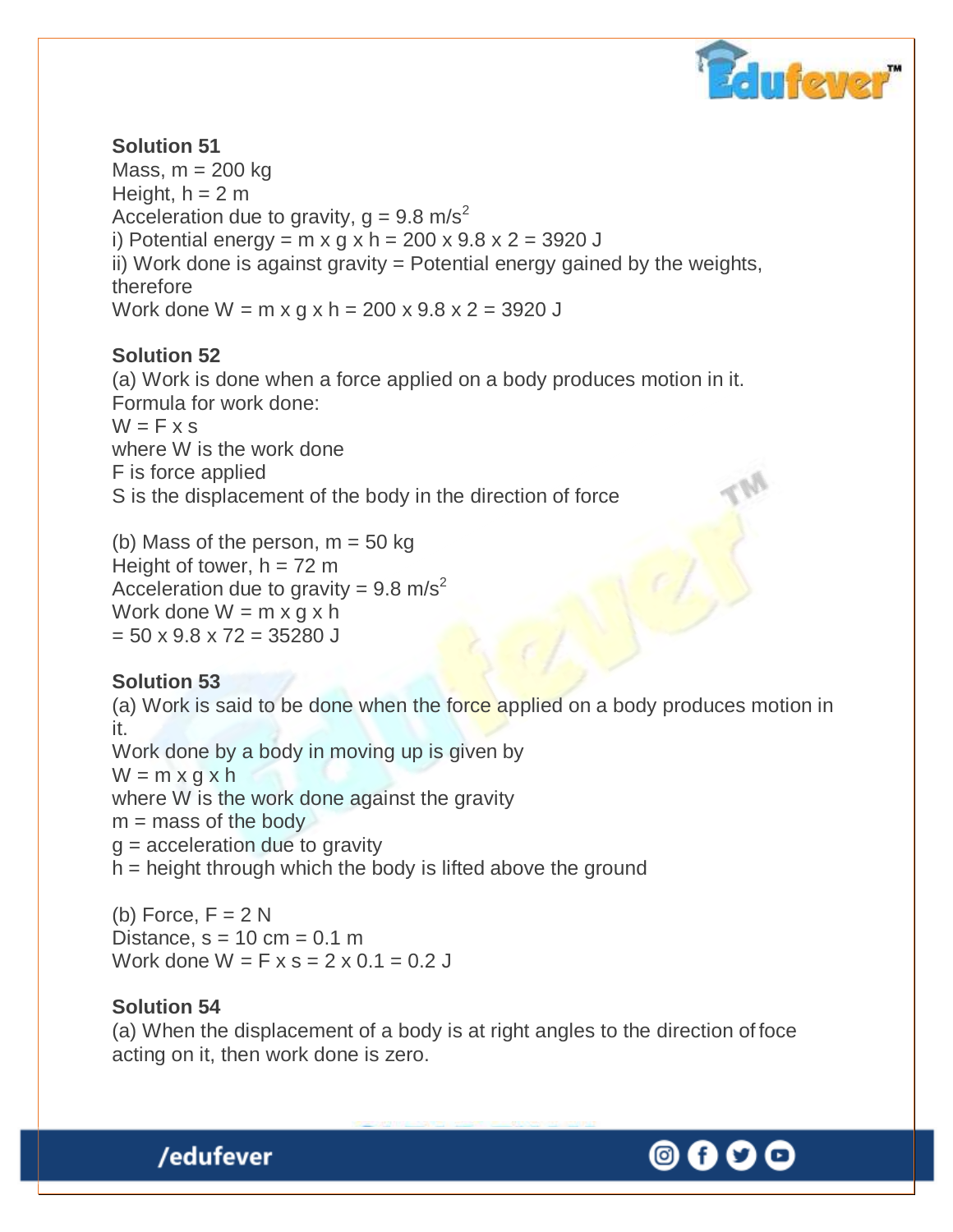

### (b) Force,  $F = 50$  N Distance,  $s = 4$  m Angle between direction of force and direction of motion,

(a) When the displacement of a body is at right angles to the direction of foce acting on it, then work done is zero.

 $W = F \cos \theta \times S$ When  $\theta = 90^\circ$ ,  $\cos 90^\circ = 0$  $W = 0 \times s = 0$ 

(b) Force,  $F = 50 N$ 

Distance,  $s = 4m$ 

Angle between direction of force and direction of motion,  $\theta = 60^{\circ}$ 

Work done,  $W = F \cos \theta \times s$ 

 $=$  50 x cos60<sup>o</sup> x 4 = 50 x 0.5 x 4 = 100 J

#### **Solution 55**

(a) Energy is the ability to do work. SI unit of energy is Joule.

- (b) Various forms of energy are:
- 1. Kinetic energy
- 2. Potential energy
- 3. Chemical energy
- 4. Heat energy
- 5. Light energy
- 6. Sound energy
- 7. Electrical energy
- 8. Nuclear energy

(c) Let masses of bodies be m Velocity of one body,  $v_1 = v$ 



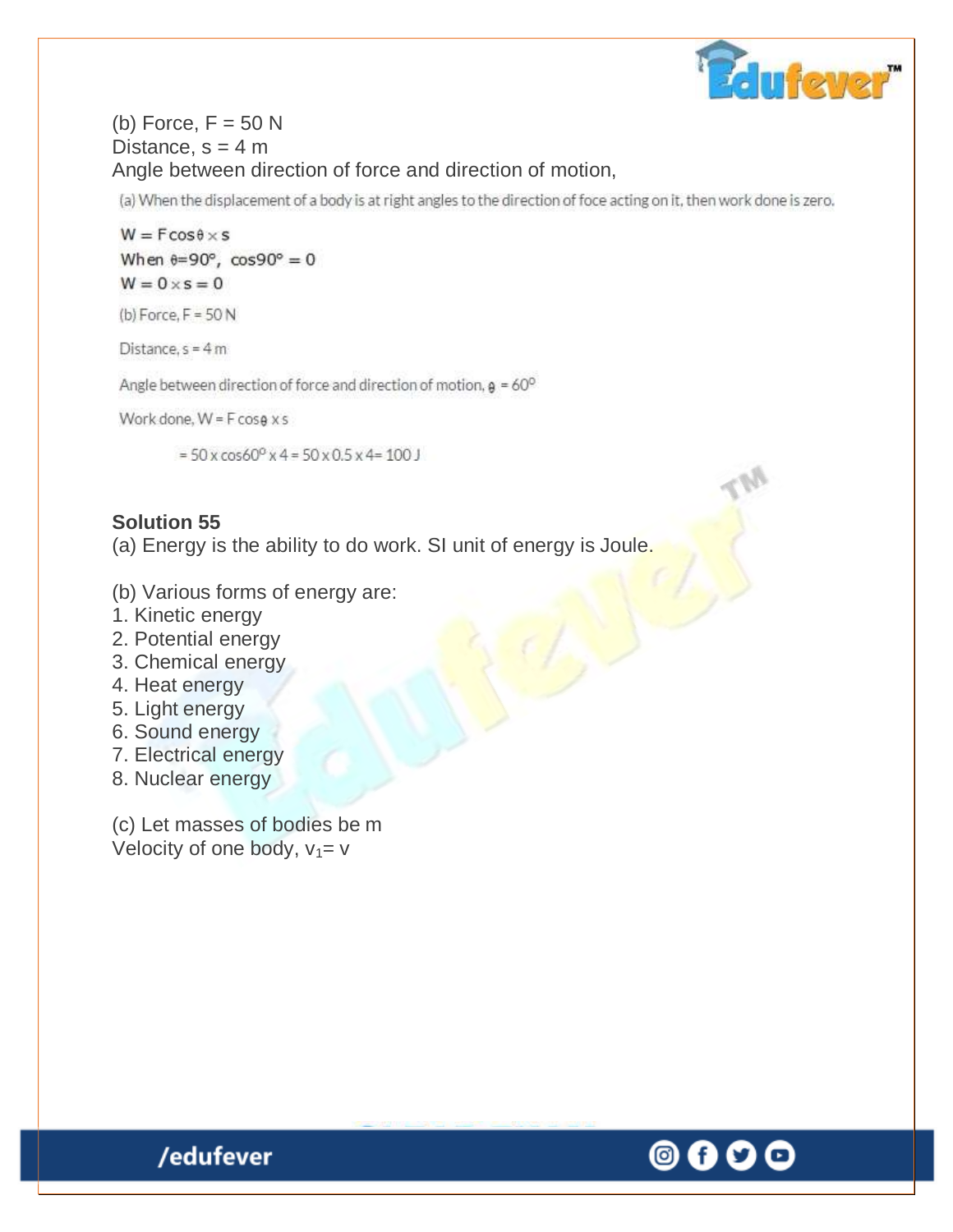

### Velocity of another body,  $v_2 = 2v$

(a) Energy is the ability to do work. SI unit of energy is Joule.

(b) Various forms of energy are:

- 1. Kinetic energy
- 2. Potential energy
- 3. Chemical energy
- 4. Heat energy
- 5. Light energy
- 6. Sound energy

7. Electrical energy

8. Nuclear energy

(c) Let masses of bodies be m

Velocity of one body,  $v_1 = v$ 

Velocity of another body,  $v_2 = 2v$ 

$$
KE_1 = \frac{1}{2}mv_1^2 = \frac{1}{2}mv^2
$$
  
\n
$$
KE_2 = \frac{1}{2}mv_2^2 = \frac{1}{2}m(2v)^2
$$
  
\n
$$
\frac{KE_1}{KE_2} = \frac{v^2}{4v^2} = \frac{1}{4}
$$

### **Solution 56**

(a) The energy of a body due to its motion is called kinetic energy

(b) When the velocity becomes zero, the kinetic energy also becomes zero since kinetic energy is directly proportional to square of the velocity.



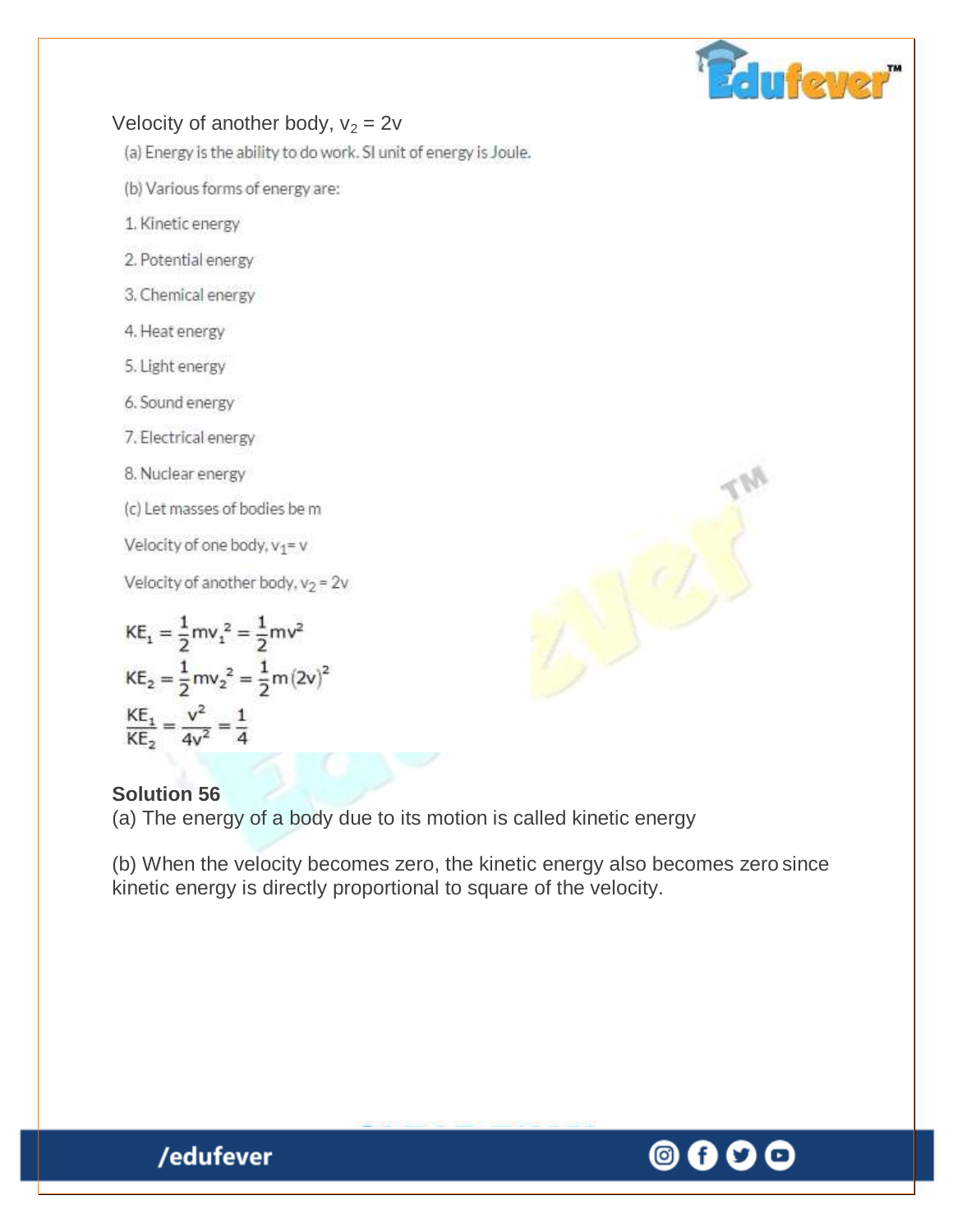$\mathbf{r}$  for  $\mathbf{r}$ s

### (c)

(a) The energy of a body due to its motion is called kinetic energy

(b) When the velocity becomes zero, the kinetic energy also becomes zero since kinetic energy is directly proportional to square of the velocity.

Speed horse=Speed of dog=v Weight of dog=m<sub>d</sub>g Weight of horse= $m_h g = 10 \times m_d g$ where,  $m_h$  and  $m_d$  are the masses of horse and dog respectively.

 $KE_h = \frac{1}{2} m_h v^2$  $KE_{d} = \frac{1}{2} m_{d}v^{2}$  $\frac{KE_h}{KE_d} = \frac{m_h v^2}{m_d v^2} = \frac{m_h}{m_d} = \frac{m_h g}{m_d g} = \frac{10 \times m_d g}{m_d g} = \frac{10}{1}$ 

### **Solution 57**

(a) The energy of a body due to its position or change in its shape is known as its potential energy. E.g. a stretched rubber has potential energy due to change in its shape and water in the overhead tank has potential energy due to its height above the ground.

 $PE = m \times g \times h$ 

where, PE is the potential energy of the body,

m is the mass of the body,

g is the acceleration due to gravity,

h is the height above the surface ofearth.

(b) Kinetic energy of a body is due to motion of the body while potential energy is due to position or change in shape of the body.

Kinetic energy is zero for a still body, while potential energy may or may not be zero for a still body.

Kinetic energy of a body is directly proportional to its speed while potential energy is directly proportional to the height to which the body is above the ground.

(c) Mass of ball,  $m = 0.5$  kg Speed  $v_1 = 5$  m/s Speed  $v_2 = 3$  m/s  $KE_1 = \frac{1}{2}mv_1^2 = \frac{1}{2} \times 0.5 \times 5^2$  $KE_2 = \frac{1}{2}mv_2^2 = \frac{1}{2} \times 0.5 \times 3^2$ Change in  $KE = \left(\frac{1}{2} \times 0.5 \times 5^2\right) - \left(\frac{1}{2} \times 0.5 \times 3^2\right)$  $=\frac{1}{2}\times 0.5\times (5^2-3^2)=0.25\times 16=4$ 

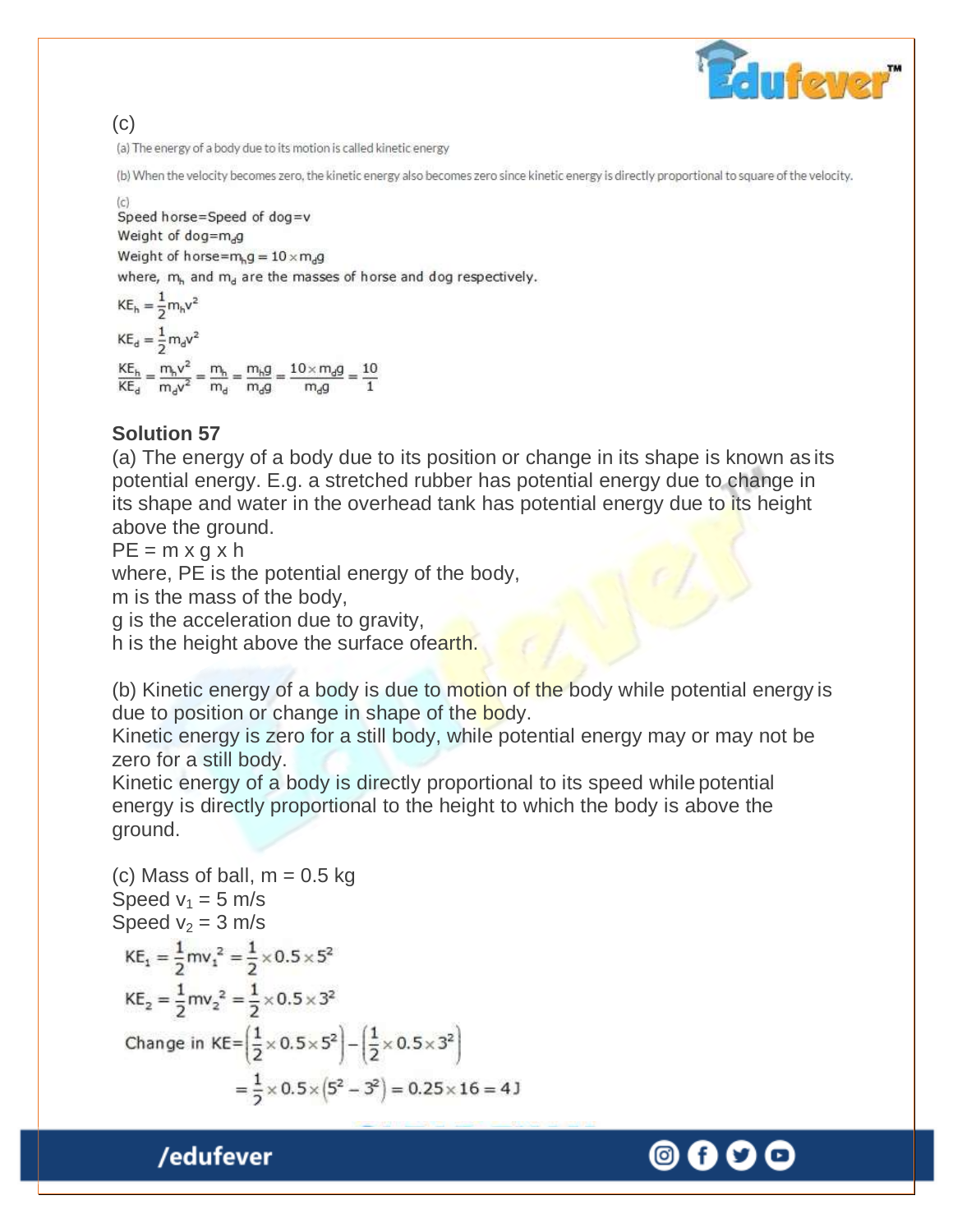

### **Solution 58**

(a) The potential energy due to the position of the body above the ground is gravitational potential energy and the potential energy due to change in shape and size of the body is elastic potential energy. E.g. a stretched rubber has elastic potential energy due to change in its shape while water in theoverhead tank has gravitational potential energy due to its height above the ground.

(b) Work done,  $W = 784$  J Mass,  $m = 20$  kg  $g = 9.8$  m/s<sup>2</sup>  $W = m \times g \times h$  $784 = 20 \times 9.8 \times h$ (b) Work done, W = 784 J

Mass,  $m = 20$  kg

 $g = 9.8 \text{ m/s}^2$ 

 $W = m \times g \times h$ 

 $784 = 20 \times 9.8 \times h$ 

 $h = \frac{784}{20 \times 9.8} = 4m$ 

**Page 148**

#### **Solution 71**

Work done is more on the bicycle because the truck does not move at all and the bicycle moves through a certain distance. And work is said to be done only when applied force produces motion in the body.

Page 149

### **Solution 72**

The work done will decrease as the angle between the direction of force and direction of motion is increased gradually because

```
The work done will decrease as the angle between the direction of force and direction of motion is increased gradually because
W = F \cos \theta \times S
```
And cose decreases as the angle e is increased.

### **Solution 73**

/edufever

The work done will be zero when angle between the direction of force and

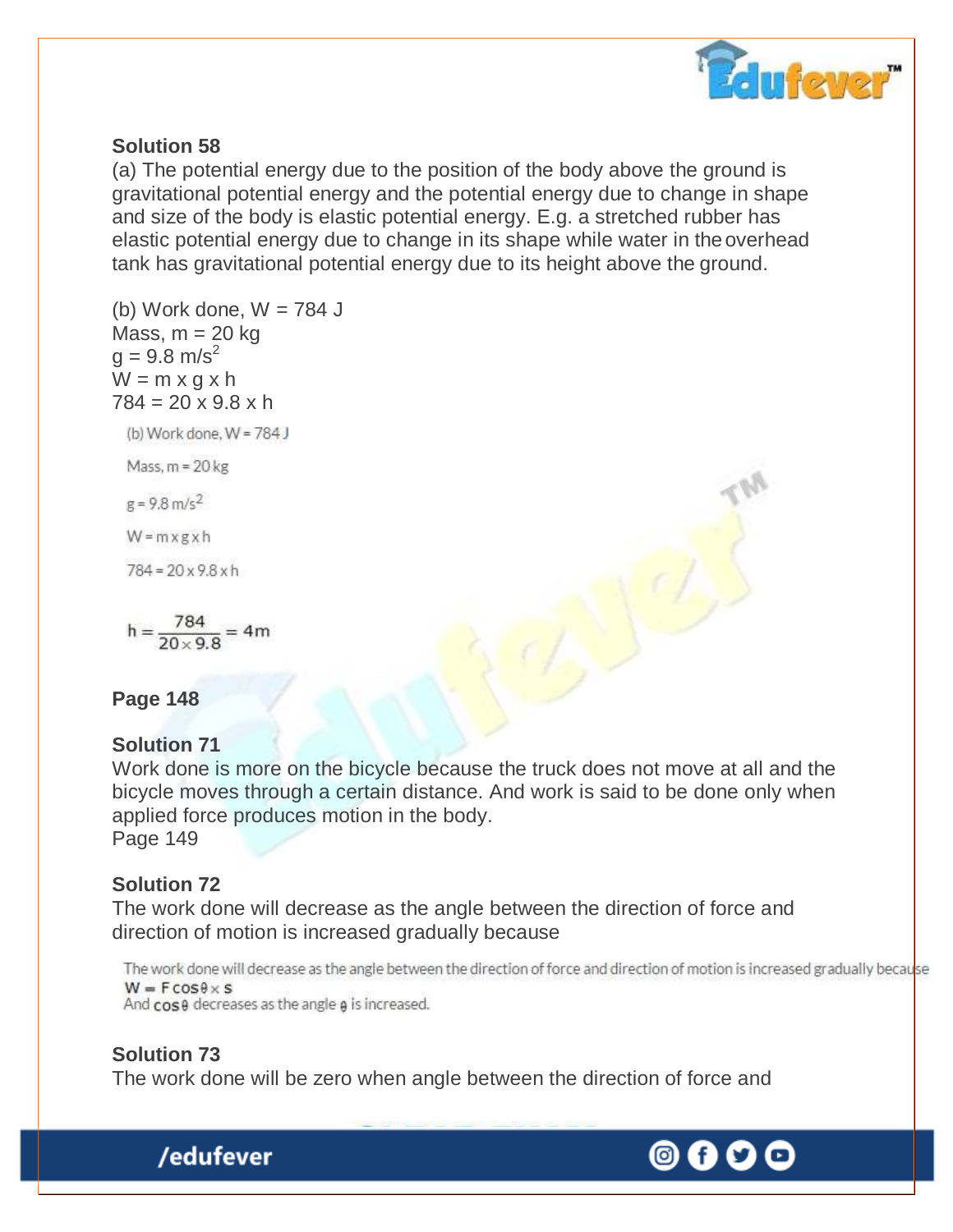

direction of motion is 90°because

The work done will be zero when angle between the direction of force and direction of motion is 90<sup>0</sup> because  $W = F \cos \theta \times s$ 

and  $\cos 90^\circ = 0$ 

### **Solution 74**

Work done will be maximum when angle between the direction of force and direction of motion is 0°because

Work done will be maximum when angle between the direction of force and direction of motion is 0<sup>0</sup> because  $W = F \cos \theta \times s$ 

and,  $\cos 0^\circ = 1$  and  $\cos 90^\circ = 0$ 

### **Solution 75**

The work done is zero because the gravitational force acts along the radius of the circular path, at right angles i.e.  $90^{\circ}$  to the motion of satellite.

### **Solution 76**

Weight of man =  $Mg = 800$  N Weight of package =  $mg = 200 N$ Total weight of man and package = Mg + mg =  $(M+m)q = 1000 N$ Height of the summit,  $h = 1200$  m i) Work done = (M+m) x g x h = 1000 <mark>x 1200 = 12 x 10<sup>5</sup> J</mark> ii) Potential energy of the package =  $\frac{m \times g}{g} \times h = 200 \times 1200 = 2.4 \times 10^5$  J

### **Solution 77**

Potential energy becomes maximum.

### **Solution 78**

The work done by both X and Y are equal because irrespective of whether they reach the top of building by using a spiral or slanted ladder, the vertical distance moved by them against the gravity is same.

### **Solution 79**

Yes, the kinetic energy of the ball thrown inside a moving bus depends on the speed of the bus because the speed of the bus adds up to the speed with which the ball is thrown inside the moving bus.



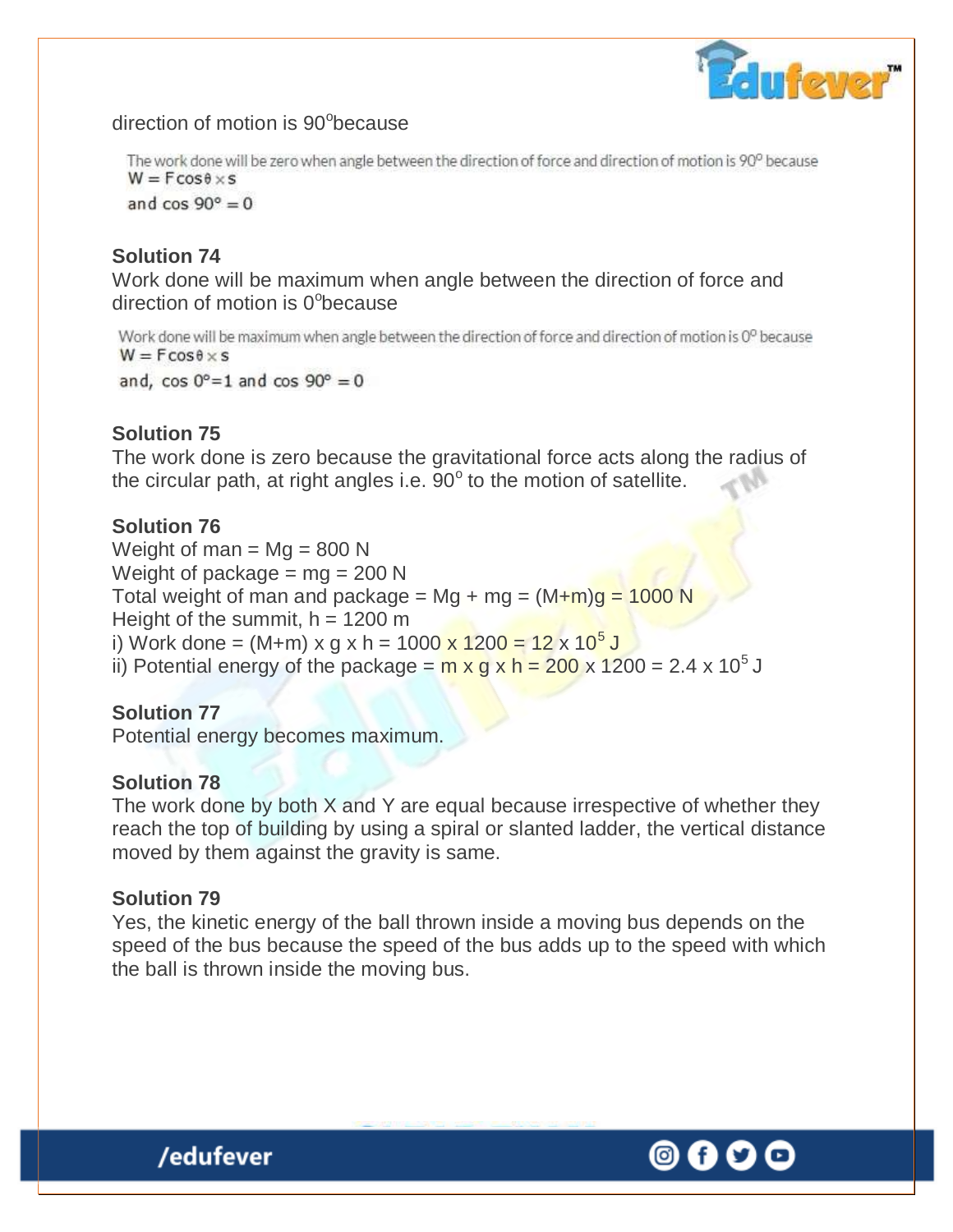

**Solution 80** Mass,  $m = 15$  g = 0.015 kg Velocity,  $v = 400$  m/s KE =  $\frac{1}{2}$ mv<sup>2</sup> =  $\frac{1}{2}$  × 0.015 × 400<sup>2</sup> = 1200 J

Distance covered beofre stopping, s=2cm=0.02m Here, initial velocity, u=400m/s Final velocity=0  $v^2 - u^2 = 2as$  $0^2 - 400^2 = 2 \times a \times 0.02$  $a = -4 \times 10^6 \text{ m/s}^2$  (Negative sign shows retardation)  $F = ma = 0.015 \times -4 \times 10^6 = 6 \times 10^4 N$ 

Kinetic energy of the bullet is mainly converted into heat energy (by friction).

### **Page 162**

#### **Solution 1**

The commercial unit of energy is kilowatt-hour.

#### **Solution 2**

One kilowatt-hour is the amount of electrical energy consumed when an electrical appliance having power of 1 kilowatt is used for 1 hour.

#### **Solution 3**

Megawatt and kilowatt are the units of power bigger than watt.

#### **Solution 4**

1 watt is the power of an appliance which does work at the rate of 1 joule per second.

#### **Solution 5** 1 horse power  $= 746$  watt

**Solution 6** Power has watt as its physical unit

**Solution 7** 1 watt

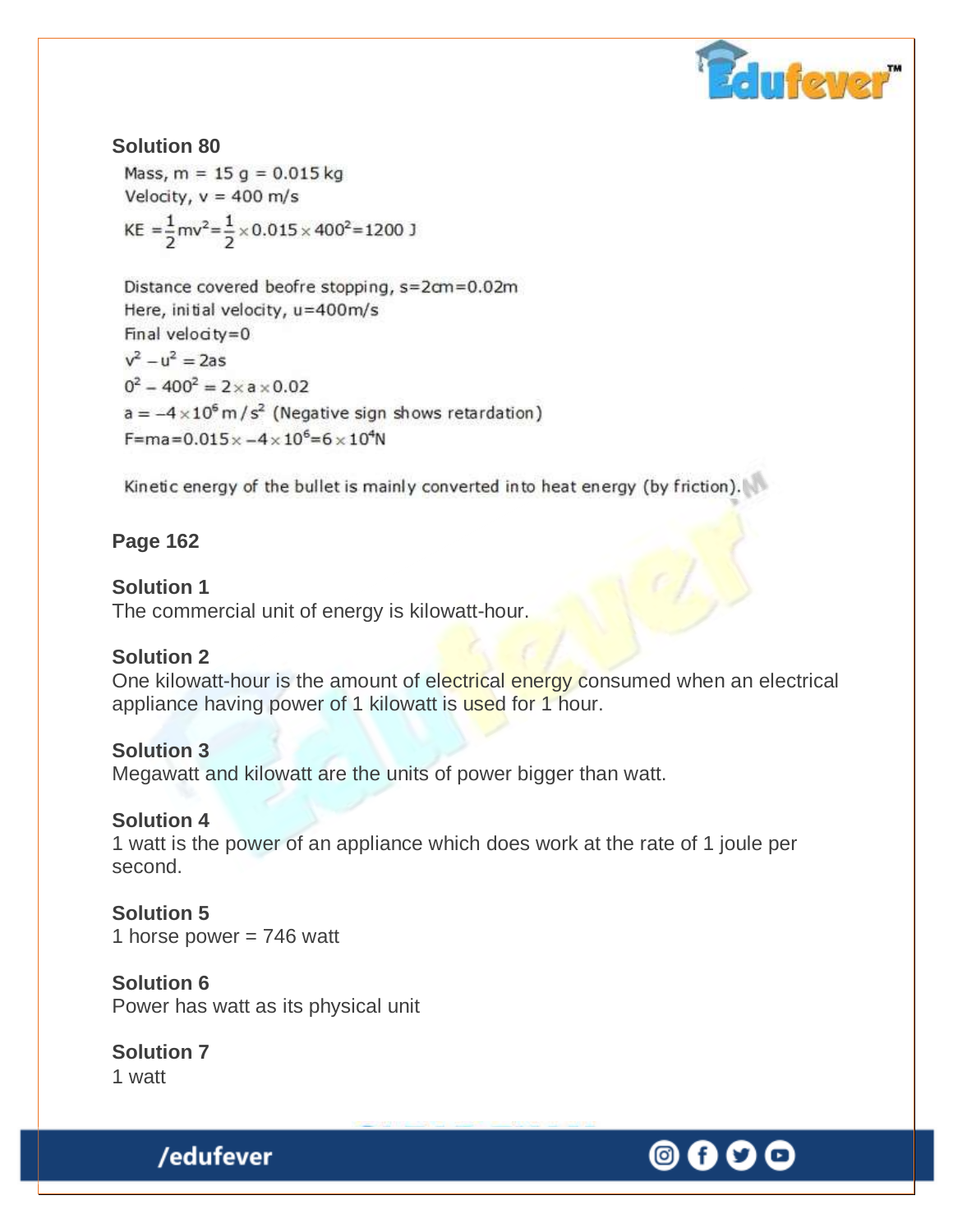

#### **Solution 8** Work done  $= 1200$  J Time taken =  $2$  minutes =  $2 \times 60 = 120$  s Work done = 1200 J Time taken =  $2$  minutes =  $2 \times 60 = 120$  s

Power =  $\frac{\text{Work done}}{\text{time taken}} = \frac{1200}{120} = 10 \text{ W}$ 

**Solution 9** One kilowatt =  $3.6 \times 10^6$  J

## **Solution 10**

a) Power b) Electrical Energy

### **Solution 11**

1 kW-h of electrical energy is commonly known as unit of electricity.

### **Solution 12**

A cell converts chemical energy into electrical energy.

## **Solution 13**

Electric motor

### **Solution 14**

- a) Electric generator
- b) Cell
- c) Electric iron
- d) Solar cell
- e) Electric bulb

### **Solution 15**

- a) Speaker
- b) Steam engine
- c) Car engine
- d) Gas stove
- e) Solar water heater

### **Solution 16**

a) Work b) Joule ; second

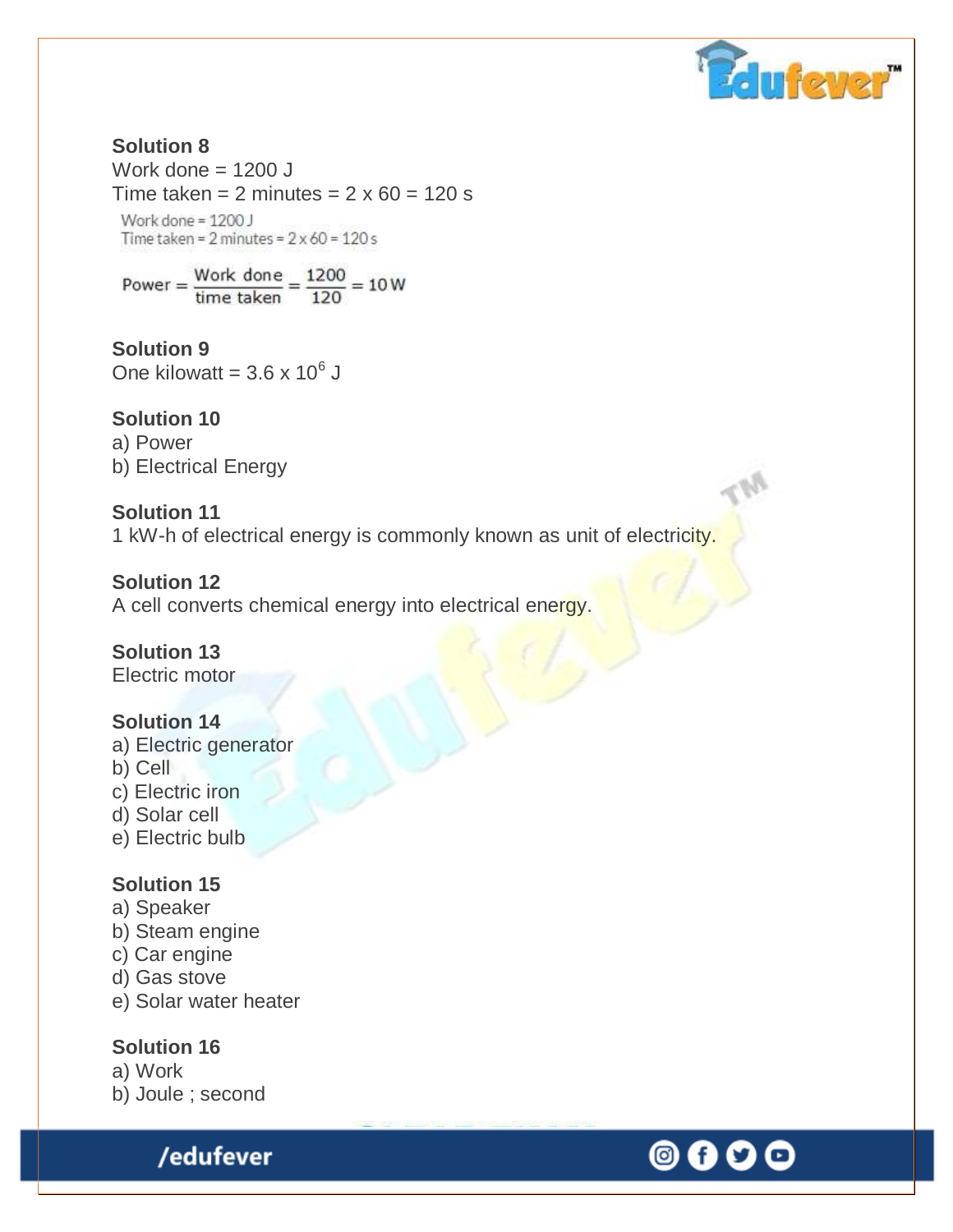

c) kWh d) conservation; transformed; created; destroyed e) kinetic; potential

### **Page 163**

### **Solution 17**

Force,  $F = 400 N$ Distance,  $s = 60$  m Time taken,  $t = 1$  minute = 60 s Work done,  $W = F \times s = 400 \times 60$ 

Force,  $F = 400 N$ Distance,  $s = 60$  m Time taken,  $t = 1$  minute = 60 s Work done,  $W = F \times s = 400 \times 60$ Power =  $\frac{\text{Work done}}{\text{time taken}} = \frac{400 \times 60}{60} = 400 \text{ W}$ 

### **Solution 18**

At a hydroelectric power station, the potential energy of water is transformed into kinetic energy and then into electrical energy.

#### **Solution 19**

At a coal-based thermal power station, the chemical energy of coal is transformed into heat energy, whhich is further converted into kinetic energy and electrical energy.

#### **Solution 20**

Weight of the man  $=$  500 N Weight of the load  $= 100$  N Total weight  $= 600$  N Height of stairs  $= 4$  m Time taken  $= 5$  s Work done = mg x h = weight  $X h = 600 x 4$ 

Weight of the man = 500 N Weight of the load = 100 N Total weight = 600 N Height of stairs =  $4m$ Time taken =  $5 s$ Work done =  $mgx h$  = weight  $X h$  = 600 x 4

Power =  $\frac{\text{Work done}}{\text{time taken}} = \frac{600 \times 4}{5} = 480 \text{ W}$ 

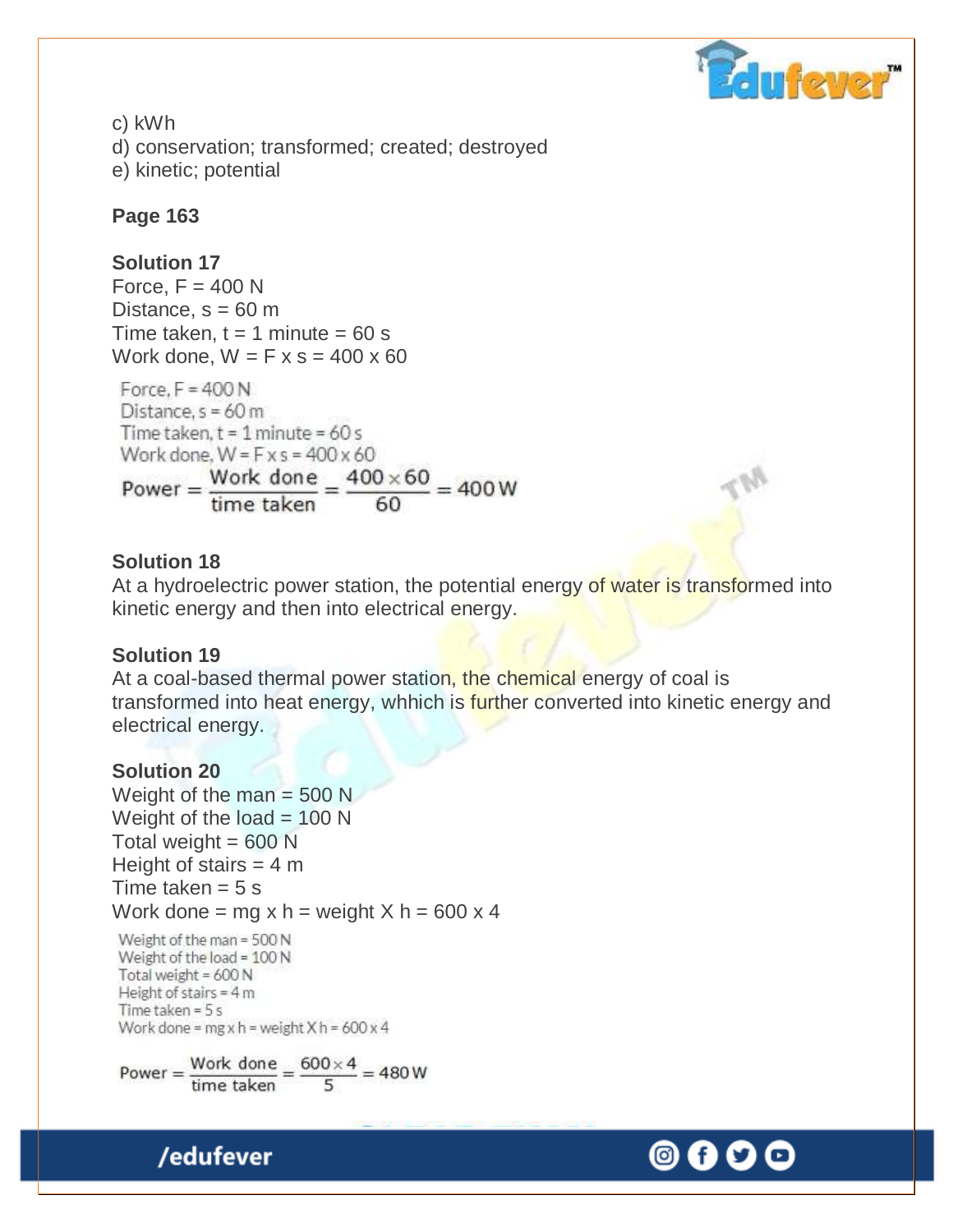

**Solution 21**  Power  $=$  3 kW  $Time = 20 s$  $Power = 3$  kW  $Time = 20s$ Power = work done time Work done = power x time =  $3 \times 20$  kWs =  $60$  kJ

Work done = power x time =  $3 \times 20$  kWs = 60 Kj

#### **Solution 22**

Energy consumed  $= 600$  kJ Time taken  $= 5$  minutes  $= 300$  s

Energy consumed = 600 kJ Time taken =  $5$  minutes =  $300 s$  $Power = energy = 600 = 2kW$ time 300

#### **Solution 23**

Power  $= 100 W$ a) time  $= 1$  s  $energy = power \times time = 100 \text{ J}$ b) time  $= 1$  minute  $= 60$  s energy = power x time=  $100 \times 60 = 6$  kJ

#### **Solution 24**

Power of 1 fan  $= 120$  W Power of 5 fans =  $5 \times 120 = 600 W = 0.6$  kW  $Time = 4 hours$ Electrical energy =  $0.6$  x 4 = 2.4 kWh

#### **Solution 25**

A radio first converts electrical energy into kinetic energy and then into sound energy

#### **Solution 26**

/edufever

In an electric bulb, electrical energy is first converted into heat energy and then into light energy



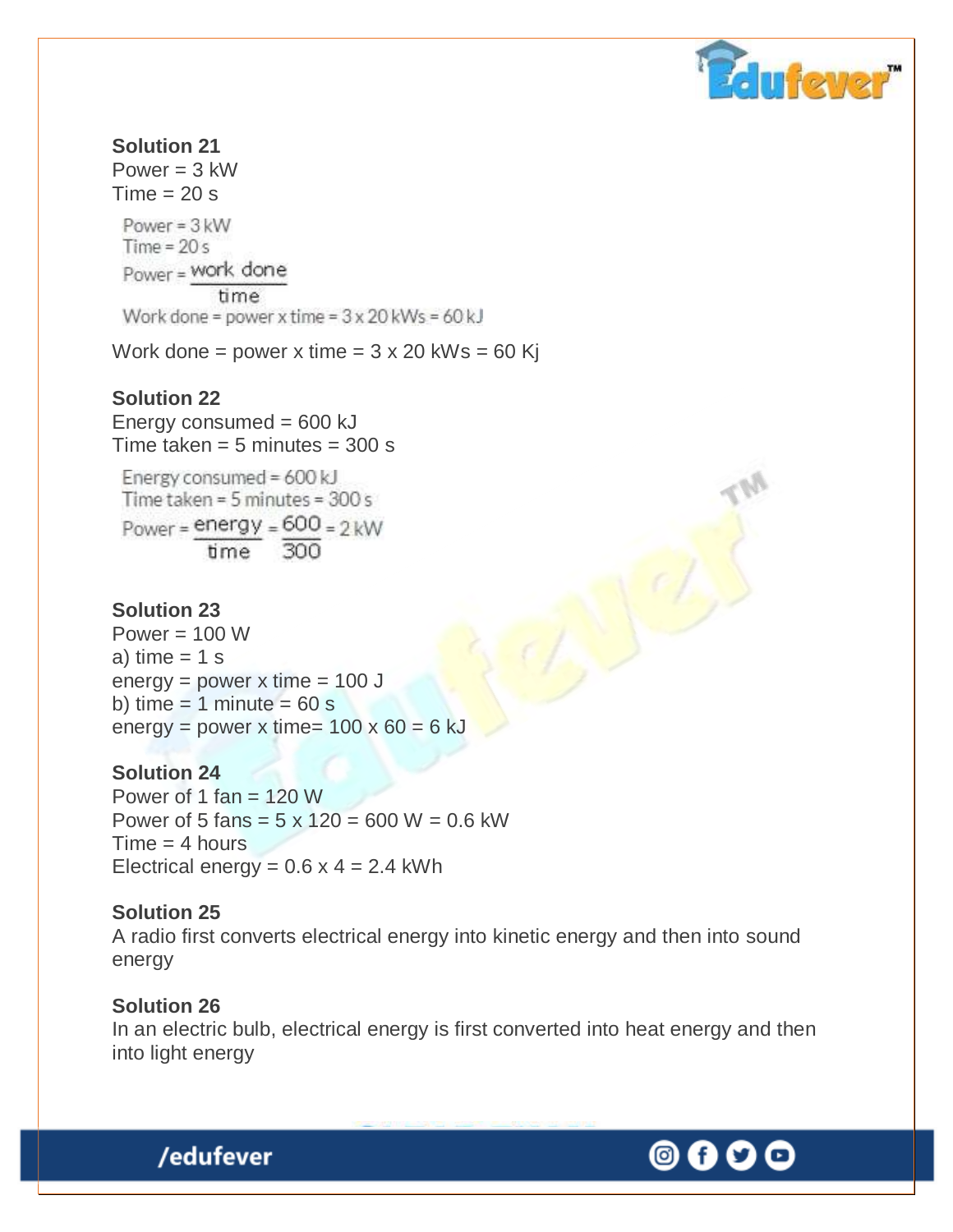

### **Solution 27**

Fan, washing machine, mixer grinder, water pump, hair dryer use electric motor

### **Solution 28**

i) chemical energy to electrical energy

ii) electrical energy to heat and light energy

### **Solution 29**

i) Maximum potential energy is present in the bob at point C as at point C bob is at maximum height.

ii) Maximum kinetic energy is present in the bob at point A as at point A bob isat maximum speed

### **Solution 30**

Weight of the car =  $20000$  N=  $20$  kN Speed  $= 8$  m/s Distance s= 120 m  $Time = 100 s$ a) Work done  $W = f x s = 20 x 120 = 2400 kJ$ 

### b) Power

Weight of the car =  $20000 N = 20 kN$ Speed =  $8 \text{ m/s}$ Distance  $s = 120$  m Time =  $100s$ a) Work done W =  $f \times s = 20 \times 120 = 2400$  kJ b) Power = Work done =  $2400 = 24$  kW time

### **Solution 31**

a)The change of one form of energy into another form of energy is known as transformation of energy, e.g. in a cell chemical energy is transformed into electrical energy

b) a. When a ball is thrown upwards its kinetic energy gradually converts into potential energy and potential energy becomes maximum at the maximum height attained by the ball

b. When a stone is dropped from the roof of the building its potential energy gradually converts into kinetic energy and kinetic energy becomes maximum when the stone is just above the ground

### **Solution 32**

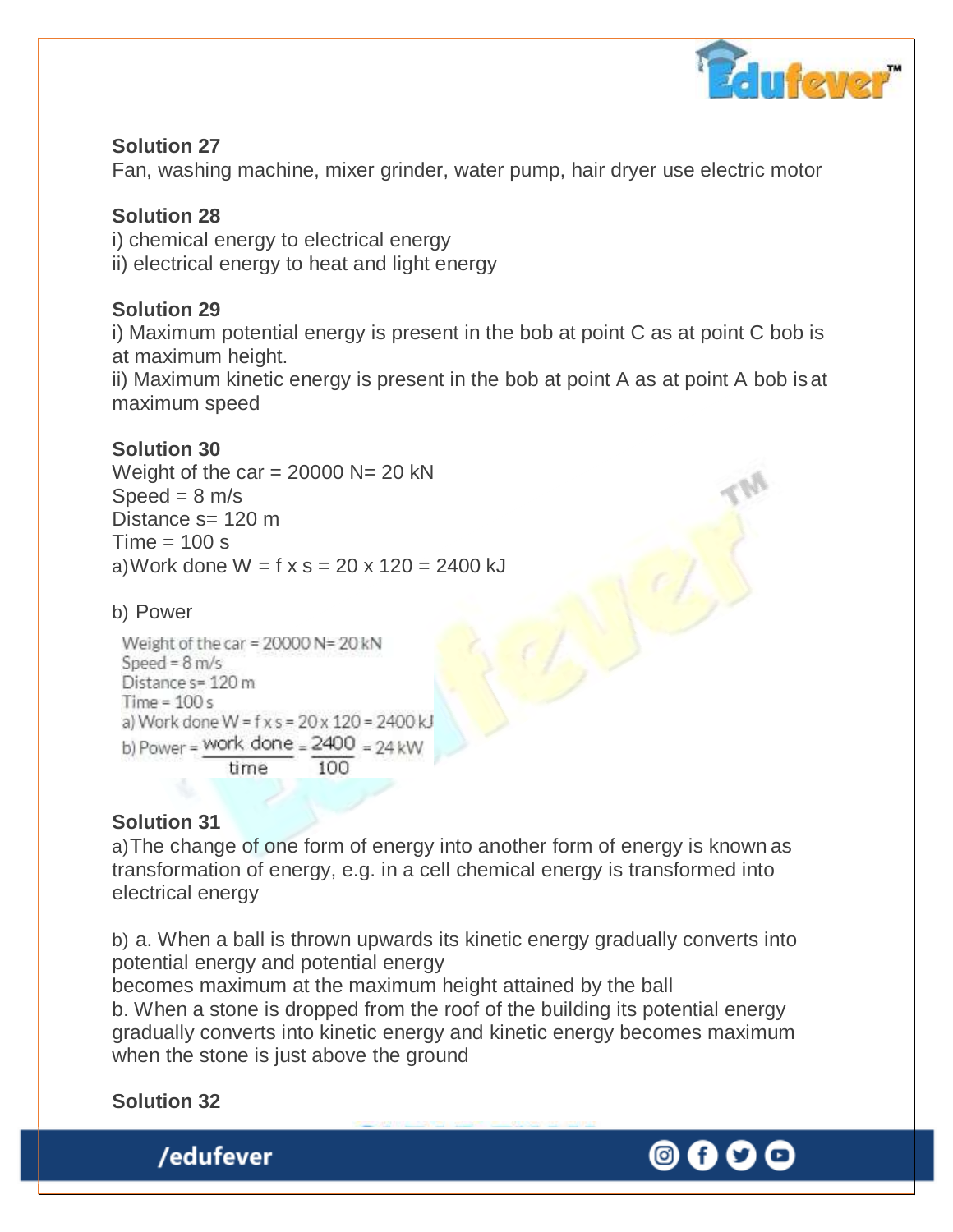

a) Law of conservation of energy states that whenever energy changes from one form to another form, the total amount of energy remains constant. Energy can never be created nor destroyed, it transforms from one form to another. For example, when electrical energy is converted into light energy in an electric bulb, then some energy is wasted as heat during conversion but the total energy remains the same.

b) Initially the pendulum is at rest. The bob is pulled to one side to position B to give it potential energy due to higher position of B and then released, the bob starts swinging

i. When the bob is at position B, it has potential energy but no kinetic energy ii. As the bob starts moving down from position B to A, its potential energy starts decreasing and kinetic energy starts increasing

iii. When the bob is at position A, it has maximum kinetic energy and zero potential energy

iv. As the bob starts moving down from position A to C, its kinetic energy starts decreasing and potential energy starts increasing

v. On reaching the extreme position C, the bob stops for a very small instant of time and bob maximum potential energy and zero kinetic energy.

Therefore at extreme positions B and C bob has only potential energy and at A it has only kinetic energy and at other intermediate positions bob has both kinetic and potential energy. Thus the total energy of the pendulum is same for any instant of time (conserved)

### **Solution 33**

a) The unit kWh stands for kilowatt-hour. One kilowatt-hour is the amount of electrical energy consumed when an electrical appliance having power of 1 kilowatt is used for 1 hour. It represents the amount of electrical energy consumed in 1 hour.

b) Power =  $1000 W = 1 kW$  $Time = 60$  minutes  $= 1$  hour  $Energy(kWh) = 1 \times 1 = 1$  kWh

**Solution 34**

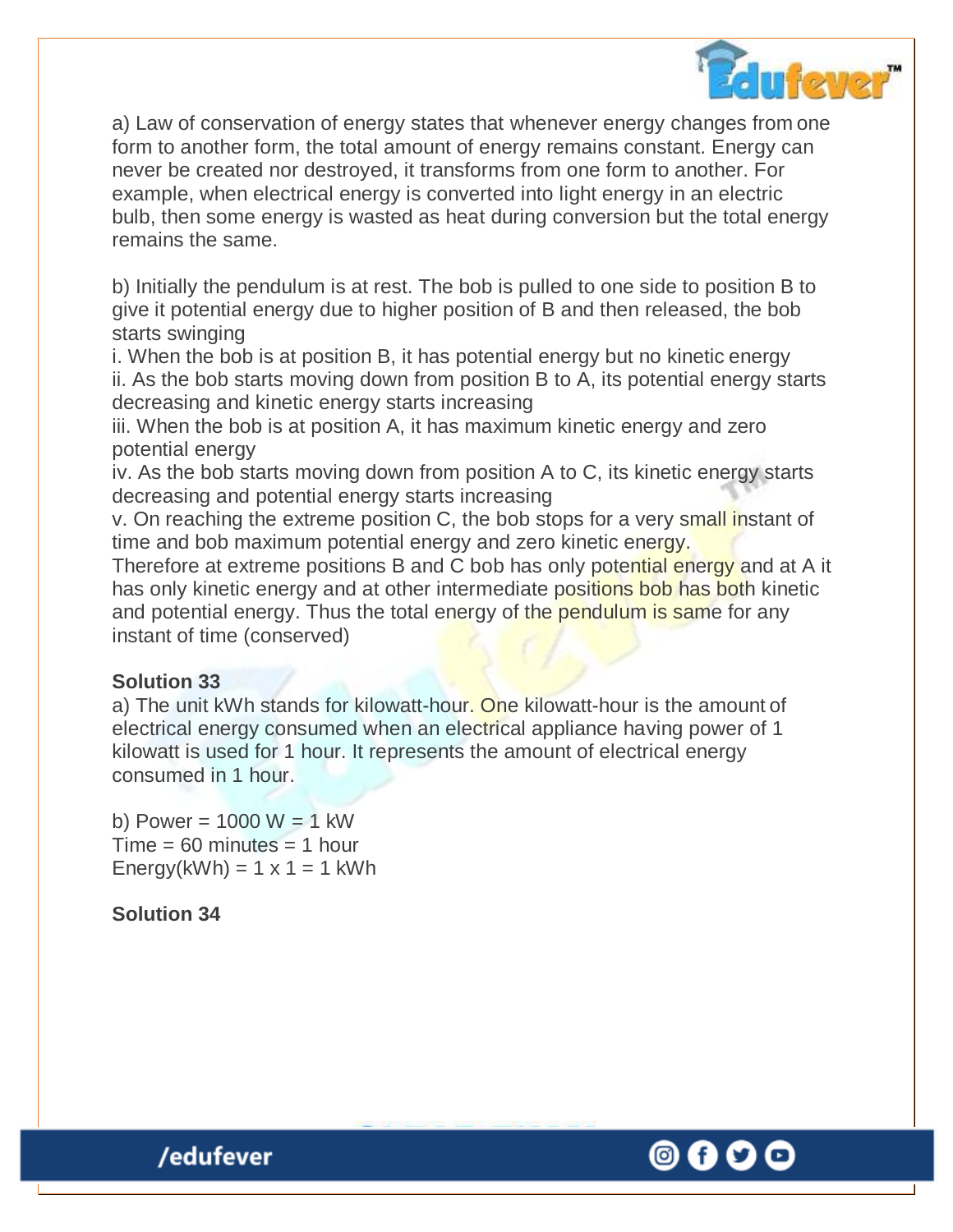

### a) 1 kilowatt-hour  $= 1$  kW for 1 hour  $= 1000$  W for 1 hour

a) 1 kilowatt-hour = 1 kW for 1 hour  $= 1000$  W for 1 hour But 1 watt = 1 joule 1 second 1 kilowatt-hour = 1000 joule for 1 hour 1 second  $= 1000$  joule for 3600 seconds second  $= 1000 \times 3600 = 3.6 \times 10^6$  joule b) Energy consumption = 650 units = 650 kWh  $1$  kWh =  $3.6 \times 10^6$  J 650 kWh =  $3.6 \times 650 \times 10^6$  =  $2.34 \times 10^9$  J

#### **Solution 35**

a) Power is the rate of doing work.

a) Power is the rate of doing work.  $Power = Work done$ time SI unit of power is watt(W) b) Mass of the boy = 40 kg Mass of the box = 20 kg Total mass =  $60 \text{ kg}$ Height h= 15 m  $g = 10 \text{ m/s}^2$ time taken = 25 s work done =  $m \times g \times h = 60 \times 15 \times 10 = 9000$  J Power = work done =  $9000 = 360W$ time 25

**Page 164**

**Solution 46**

Mass of body  $= 1$  kg

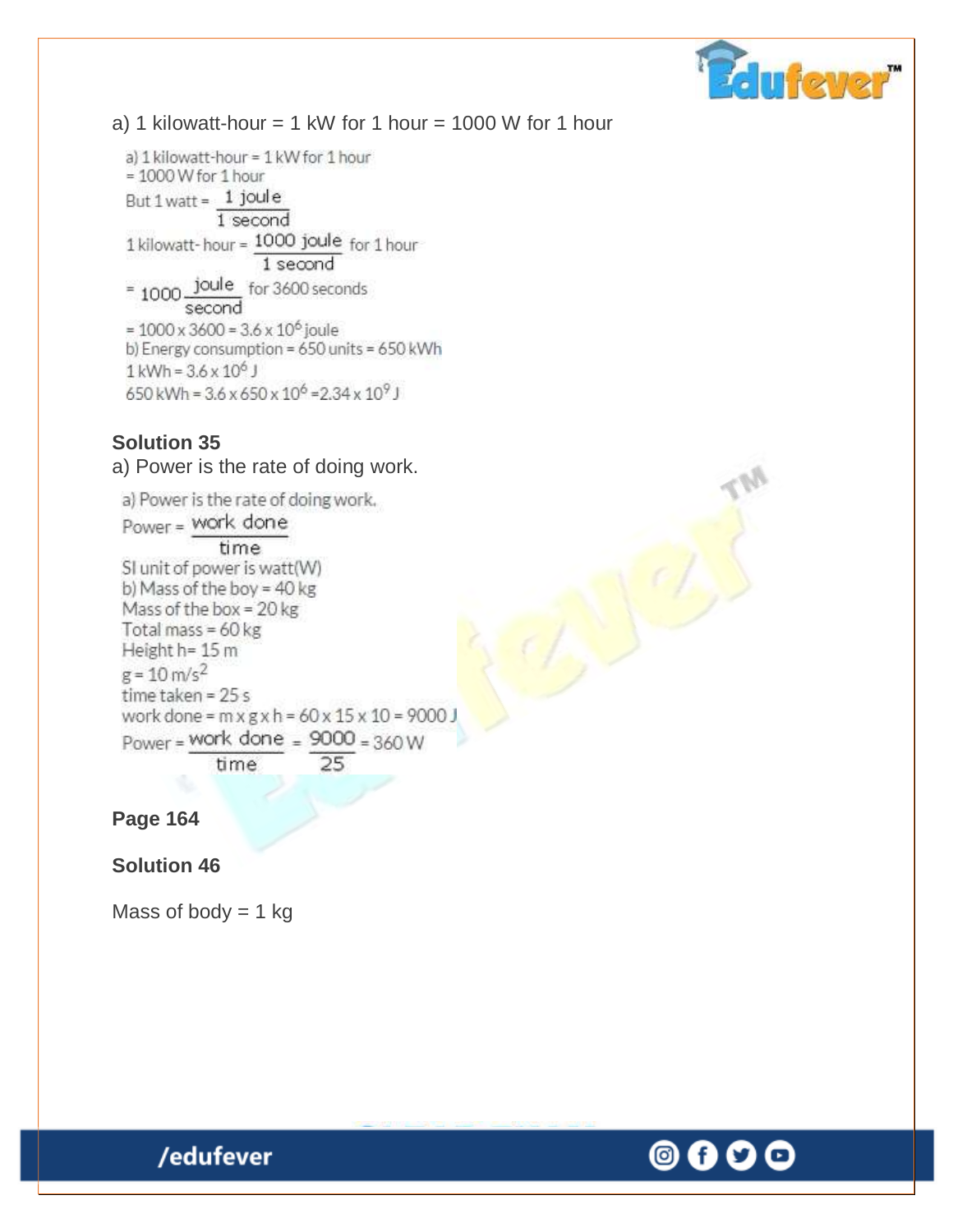

 $g = 10 \text{ m/s}^2$ 

Mass of body =  $1 \text{ kg}$  $g = 10 \text{ m/s}^2$  $PE = mgh = 1 \times 10 \times h = 10 \times h$  $KE = \frac{1}{2}mv^2 = \frac{1}{2} \times 1 \times v^{2} = \frac{v^2}{2}$ i. At  $h = 5$  m;  $v = 0$  m/s  $PE = 10 \times 5 = 50$  $KF = 0$  J Total energy =  $PE + KE = 50$  J ii. At  $h = 3.2$  m;  $v = 6$  m/s  $PE = 10 \times 3.2 = 32 J$  $KE = 6^2 = 18$  J Total energy =  $PE + KE = 32 + 18 = 50 J$ iii. At  $h = 0$  m;  $v = 10$  m/s  $PF = 0$  J  $KE = 10<sup>2</sup> = 50 J$ Total energy =  $PE + KE = 50 J$ 

The total energy in all three cases is constant. This proves the law of conservation of energy

#### **Solution 47**

Since from point A total energy =  $PE + KE = 80 J$ And according to the law of conservation of energy Total energy remains constant a)  $PE = 0$ Total energy =  $PE + KE = 80 J$  $KE = 80$  J PE =  $80$  J

b) At point B  $KE = 48$  J

Total energy =  $PE + KE = 80 J$  $PE = 80$  J KE =  $80 - 48 = 32$  J

c) Law of conservation of energy Page 165

#### **Solution 48**

No. of steps  $= 28$ Height of each step  $= 28$  cm Total height =  $20 \times 28 = 560 \text{ cm} = 5.6 \text{ m}$ Mass of student  $= 55$  kg  $q = 9.8$  m/s<sup>2</sup>  $time = 5.4 s$